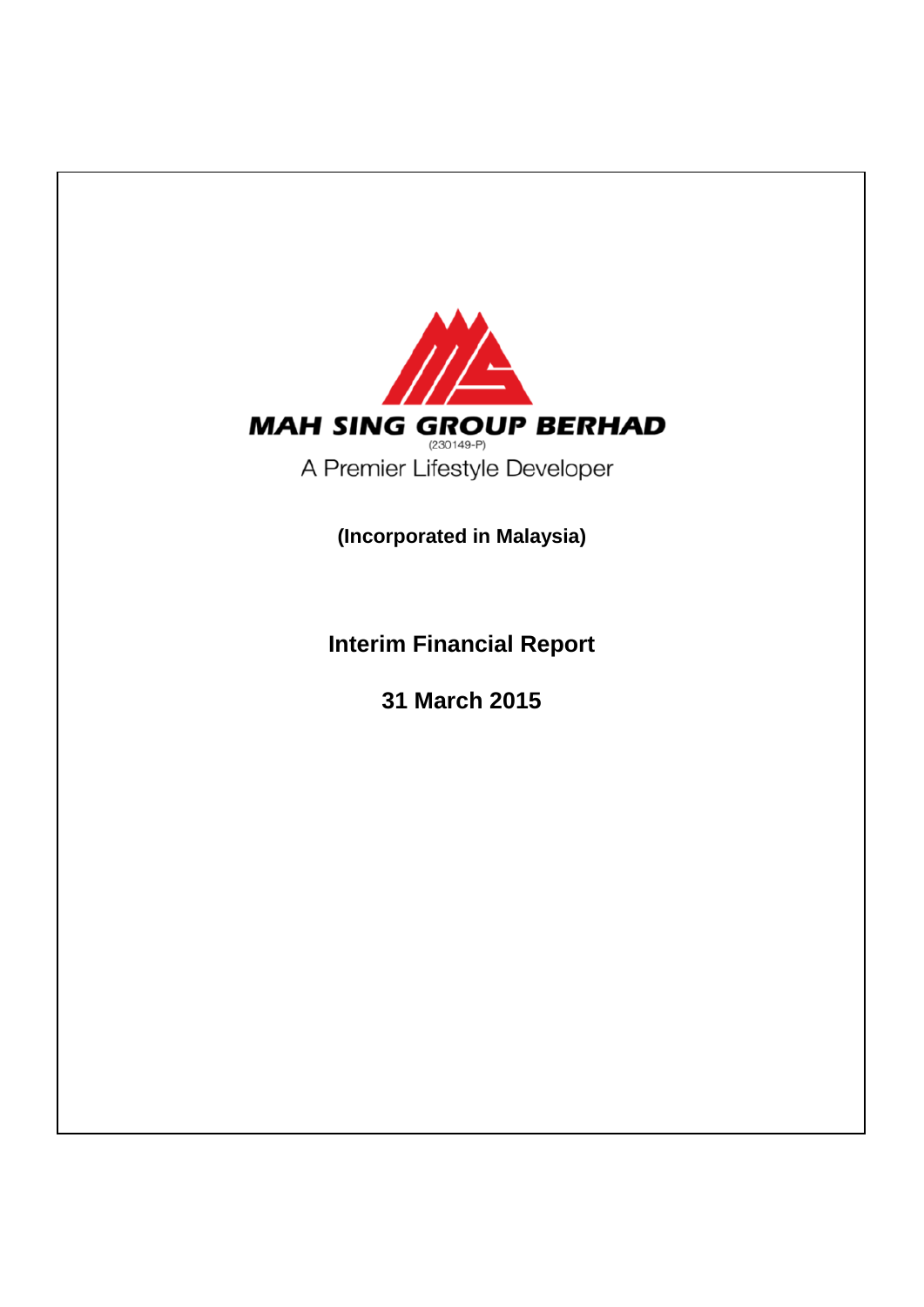**MAH SING GROUP BERHAD**

**Company No.: 230149-P (Incorporated in Malaysia)**

# **Interim Financial Report - 31 March 2015**

|                                                                                                    | Page No.     |
|----------------------------------------------------------------------------------------------------|--------------|
| <b>Condensed Consolidated Statement Of Financial Position</b>                                      | 1            |
| <b>Condensed Consolidated Statement Of Profit Or Loss</b>                                          | $\mathbf{2}$ |
| <b>Condensed Consolidated Statement Of Profit Or Loss and</b><br><b>Other Comprehensive Income</b> | 3            |
| <b>Condensed Consolidated Statement Of Changes In Equity</b>                                       | $4 - 5$      |
| <b>Condensed Consolidated Statement Of Cash Flow</b>                                               | $6 - 7$      |
| <b>Notes To The Interim Financial Report</b>                                                       | 8 - 24       |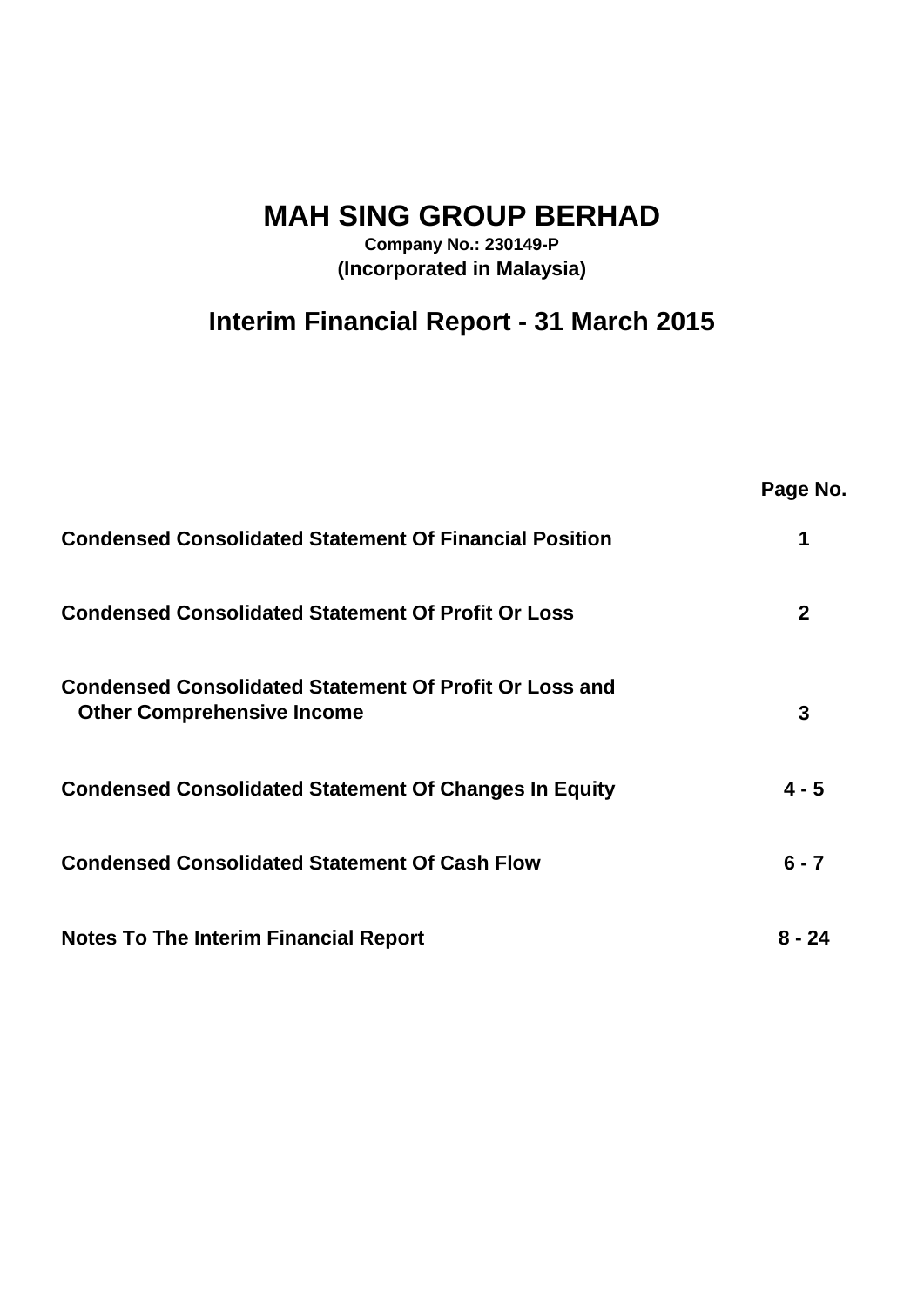#### **CONDENSED CONSOLIDATED STATEMENT OF FINANCIAL POSITION**

#### **As at 31 March 2015**

| (The figures have not been audited)                         |               | (Restated)    | (Restated)    |
|-------------------------------------------------------------|---------------|---------------|---------------|
|                                                             | <b>AS AT</b>  | AS AT         | AS AT         |
|                                                             | 31/03/2015    | 31/12/2014    | 01/01/2014    |
|                                                             | <b>RM'000</b> | <b>RM'000</b> | <b>RM'000</b> |
| <b>ASSETS</b>                                               |               |               |               |
| <b>Non-current Assets</b>                                   |               |               |               |
| Property, plant and equipment                               | 113,972       | 115,272       | 114,146       |
| Prepaid lease payments                                      | 6,822         | 6,937         | 7,173         |
| Investment properties                                       | 120,257       | 116,123       | 86,194        |
| Land held for property development                          | 960,084       | 927,450       | 543,794       |
| Intangible assets                                           | 6,882         | 7,353         | 11,499        |
| Deferred tax assets                                         | 72,833        | 68,581        | 75,113        |
|                                                             | 1,280,850     | 1,241,716     | 837,919       |
| <b>Current Assets</b>                                       |               |               |               |
| Property development costs                                  | 2,421,145     | 2,466,058     | 2,262,495     |
| Inventories                                                 | 144,917       | 158,923       | 76,097        |
| Trade and other receivables                                 | 1,025,347     | 818,338       | 581,748       |
| <b>Current tax assets</b>                                   | 3,851         | 2,139         | 6,545         |
| Deposits, cash and bank balances                            | 1,589,427     | 639,176       | 822,290       |
|                                                             | 5,184,687     | 4,084,634     | 3,749,175     |
| <b>TOTAL ASSETS</b>                                         | 6,465,537     | 5,326,350     | 4,587,094     |
|                                                             |               |               |               |
| <b>EQUITY AND LIABILITIES</b>                               |               |               |               |
| <b>Equity Attributable to Equity Holders of the Company</b> |               |               |               |
| Share capital                                               | 960,235       | 738,055       | 706,807       |
| Share premium                                               | 776,196       | 394,557       | 331,716       |
| Other reserves                                              | 86,749        | 65,700        | 79,743        |
| Retained earnings                                           | 1,189,414     | 1,090,521     | 836,983       |
|                                                             | 3,012,594     | 2,288,833     | 1,955,249     |
| <b>Perpetual bond</b>                                       | 540,000       |               |               |
| <b>Non-controlling interests</b>                            | 8,709         | 9,682         | 10,987        |
| <b>Total Equity</b>                                         | 3,561,303     | 2,298,515     | 1,966,236     |
|                                                             |               |               |               |
| <b>Non-current Liabilities</b>                              |               |               |               |
| Redeemable convertible secured bonds                        | 297,008       | 292,211       | 283,720       |
| Term Ioans                                                  | 1,151,508     | 1,089,815     | 756,470       |
| Long term and deferred payables                             | 31,314        | 31,407        | 84,729        |
| Deferred tax liabilities                                    | 15,851        | 16,297        | 19,546        |
|                                                             | 1,495,681     | 1,429,730     | 1,144,465     |
| <b>Current Liabilities</b>                                  |               |               |               |
| Trade and other payables                                    | 1,261,841     | 1,508,465     | 1,370,262     |
| Term loans                                                  | 113,938       | 63,774        | 74,922        |
| Short term borrowings                                       | 6,005         | 5,577         | 8,988         |
| <b>Bank overdrafts</b>                                      | 77            |               | 340           |
| <b>Current tax liabilities</b>                              | 26,692        | 20,289        | 21,881        |
|                                                             | 1,408,553     | 1,598,105     | 1,476,393     |
|                                                             |               |               |               |
| <b>Total Liabilities</b>                                    | 2,904,234     | 3,027,835     | 2,620,858     |
| <b>TOTAL EQUITY AND LIABILITIES</b>                         | 6,465,537     | 5,326,350     | 4,587,094     |
|                                                             |               |               |               |
| Net assets per share attributable to equity                 |               |               |               |
| holders of the Company (RM)                                 | 1.57          | 1.55          | 1.38          |

The Condensed Consolidated Statement of Financial Position should be read in conjunction with the audited financial statements for the financial year ended 31 December 2014 and the accompanying explanatory notes attached to the interim financial report.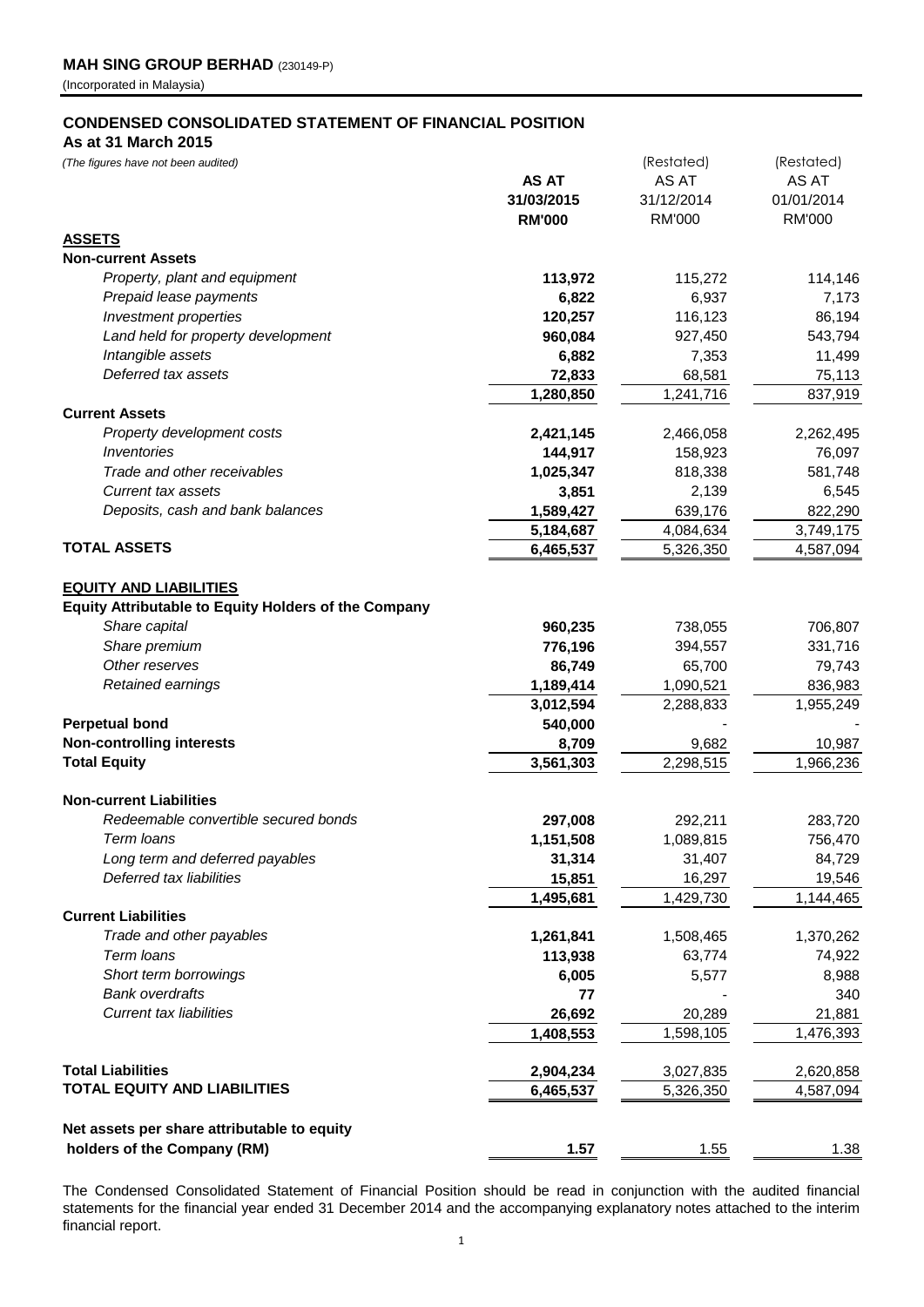## **CONDENSED CONSOLIDATED STATEMENT OF PROFIT OR LOSS**

**For the financial period ended 31 March 2015**

*(The figures have not been audited)*

|                                | 3 months ended |               | <b>Period ended</b> |               |  |
|--------------------------------|----------------|---------------|---------------------|---------------|--|
|                                |                | (Restated)    |                     | (Restated)    |  |
|                                | 31/03/2015     | 31/03/2014    | 31/03/2015          | 31/03/2014    |  |
|                                | <b>RM'000</b>  | <b>RM'000</b> | <b>RM'000</b>       | <b>RM'000</b> |  |
| Revenue                        | 784,143        | 642,199       | 784,143             | 642,199       |  |
| Cost of sales                  | (569, 849)     | (476, 372)    | (569, 849)          | (476,372)     |  |
| Gross profit                   | 214,294        | 165,827       | 214,294             | 165,827       |  |
| Other income                   | 3,033          | 4,779         | 3,033               | 4,779         |  |
| Selling and marketing expenses | (38,072)       | (22, 995)     | (38,072)            | (22, 995)     |  |
| Administrative expenses        | (49, 214)      | (36, 389)     | (49, 214)           | (36, 389)     |  |
| Interest income                | 2,020          | 991           | 2,020               | 991           |  |
| Finance costs                  | (1,615)        | (837)         | (1,615)             | (837)         |  |
| Profit before tax              | 130,446        | 111,376       | 130,446             | 111,376       |  |
| Income tax expense             | (32, 557)      | (27, 722)     | (32, 557)           | (27, 722)     |  |
| Profit for the period          | 97,889         | 83,654        | 97,889              | 83,654        |  |
| Profit attributable to:        |                |               |                     |               |  |
| Equity holders of the Company  | 98,893         | 83,780        | 98,893              | 83,780        |  |
| Non-controlling interests      | (1,004)        | (126)         | (1,004)             | (126)         |  |
|                                | 97,889         | 83,654        | 97,889              | 83,654        |  |
|                                |                |               |                     |               |  |

Earnings per share attributable to equity holders of the Company:

| - Basic (sen)   | Note B <sub>13</sub> | 5.96 | 5.49 | 5.96 | 5.49 |
|-----------------|----------------------|------|------|------|------|
|                 |                      |      |      |      |      |
| - Diluted (sen) | Note B <sub>13</sub> | 5.70 | 5.22 | 5.70 | 5.22 |

The Condensed Consolidated Statement of Profit or Loss should be read in conjunction with the audited financial statements for the financial year ended 31 December 2014 and the accompanying explanatory notes attached to the interim financial report.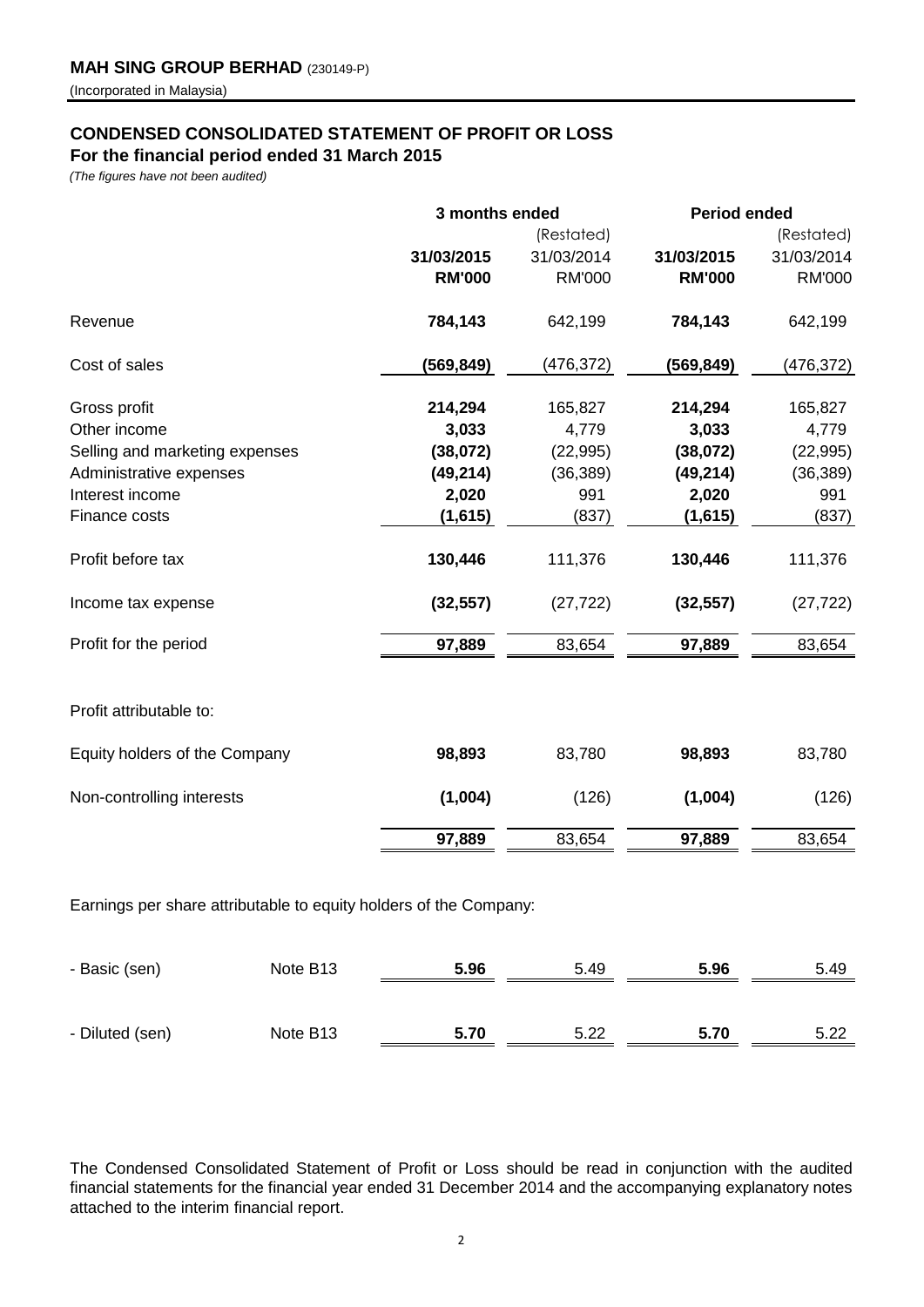### **CONDENSED CONSOLIDATED STATEMENT OF PROFIT OR LOSS AND OTHER COMPREHENSIVE INCOME For the financial period ended 31 March 2015**

*(The figures have not been audited)*

|                                                                  | 3 months ended |               | <b>Period ended</b> |               |
|------------------------------------------------------------------|----------------|---------------|---------------------|---------------|
|                                                                  |                | (Restated)    |                     | (Restated)    |
|                                                                  | 31/03/2015     | 31/03/2014    | 31/03/2015          | 31/03/2014    |
|                                                                  | <b>RM'000</b>  | <b>RM'000</b> | <b>RM'000</b>       | <b>RM'000</b> |
| Profit for the period                                            | 97,889         | 83,654        | 97,889              | 83,654        |
| Other comprehensive income                                       |                |               |                     |               |
| Item that may be reclassified subsequently<br>to profit or loss: |                |               |                     |               |
| Foreign currency translation difference                          |                |               |                     |               |
| for foreign operations                                           | 179            | 1,345         | 179                 | 1,345         |
| Other comprehensive income for the period                        | 179            | 1,345         | 179                 | 1,345         |
| Total comprehensive income for the period                        | 98,068         | 84,999        | 98,068              | 84,999        |
|                                                                  |                |               |                     |               |
| Total comprehensive income attributable to:                      |                |               |                     |               |
| Equity holders of the Company                                    | 99,041         | 84,616        | 99,041              | 84,616        |
| Non-controlling interests                                        | (973)          | 383           | (973)               | 383           |
|                                                                  | 98,068         | 84,999        | 98,068              | 84,999        |

The Condensed Consolidated Statement of Profit or Loss and Other Comprehensive Income should be read in conjunction with the audited financial statements for the financial year ended 31 December 2014 and the accompanying explanatory notes attached to the interim financial report.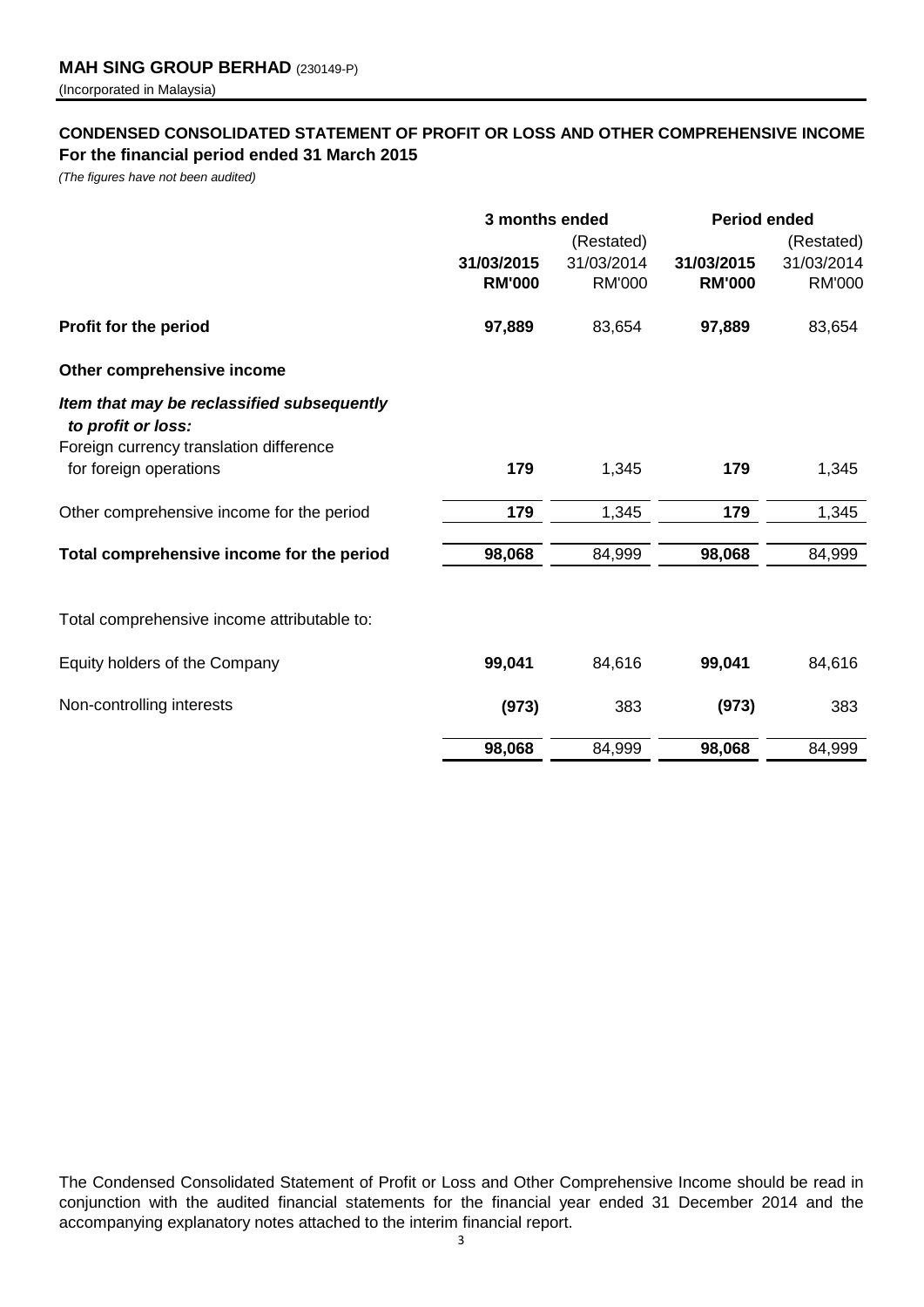#### **MAH SING GROUP BERHAD** (230149-P)

(Incorporated in Malaysia)

#### **CONDENSED CONSOLIDATED STATEMENT OF CHANGES IN EQUITY**

#### **For the financial period ended 31 March 2015**

*(The figures have not been audited)*

|                                                                                            | Attributable to equity holders of the Company |                                          |                                             |                                                            |                                   |                                              |                        |                                           |                                                          |                                         |
|--------------------------------------------------------------------------------------------|-----------------------------------------------|------------------------------------------|---------------------------------------------|------------------------------------------------------------|-----------------------------------|----------------------------------------------|------------------------|-------------------------------------------|----------------------------------------------------------|-----------------------------------------|
|                                                                                            |                                               |                                          | <b>Non-Distributable</b>                    |                                                            |                                   | <b>Distributable</b>                         |                        |                                           |                                                          |                                         |
| 3 months ended 31 March 2015                                                               | <b>Share</b><br>capital<br><b>RM'000</b>      | <b>Share</b><br>premium<br><b>RM'000</b> | <b>Warrants</b><br>reserve<br><b>RM'000</b> | <b>Exchange</b><br>fluctuation<br>reserve<br><b>RM'000</b> | Other<br>reserve<br><b>RM'000</b> | <b>Retained</b><br>earnings<br><b>RM'000</b> | Total<br><b>RM'000</b> | <b>Perpetual</b><br>bond<br><b>RM'000</b> | Non-<br>controlling<br><b>interests</b><br><b>RM'000</b> | Total<br><b>Equity</b><br><b>RM'000</b> |
| <b>Balance at 1/1/2015</b><br>Amount recognised directly in equity:                        | 738,055                                       | 394,557                                  | 43,451                                      | 5,120                                                      | 17,129                            | 1,090,521                                    | 2,288,833              | $\blacksquare$                            | 9,682                                                    | 2,298,515                               |
| Profit for the financial period                                                            |                                               |                                          |                                             |                                                            |                                   | 98,893                                       | 98,893                 |                                           | (1,004)                                                  | 97,889                                  |
| Other comprehensive income                                                                 |                                               |                                          |                                             | 148                                                        |                                   |                                              | 148                    |                                           | 31                                                       | 179                                     |
| Total comprehensive income for the period                                                  |                                               |                                          |                                             | 148                                                        |                                   | 98,893                                       | 99,041                 |                                           | (973)                                                    | 98,068                                  |
| <b>Expenses on issuance of ordinary shares</b><br>Issuance of ordinary shares pursuant to: |                                               | (6,930)                                  |                                             |                                                            |                                   |                                              | (6,930)                |                                           |                                                          | (6,930)                                 |
| - Warrants exercised                                                                       | 587                                           | 2,112                                    | (372)                                       |                                                            |                                   |                                              | 2,327                  |                                           |                                                          | 2,327                                   |
| - Rights Issue with warrants                                                               | 221,593                                       | 386,457                                  | 21,273                                      |                                                            |                                   |                                              | 629,323                |                                           |                                                          | 629,323                                 |
| <b>Issuance of perpetual bond</b>                                                          |                                               |                                          |                                             |                                                            |                                   |                                              | $\blacksquare$         | 540,000                                   |                                                          | 540,000                                 |
| <b>Balance at 31/03/2015</b>                                                               | 960,235                                       | 776,196                                  | 64,352                                      | 5,268                                                      | 17,129                            | 1,189,414                                    | 3,012,594              | 540,000                                   | 8,709                                                    | 3,561,303                               |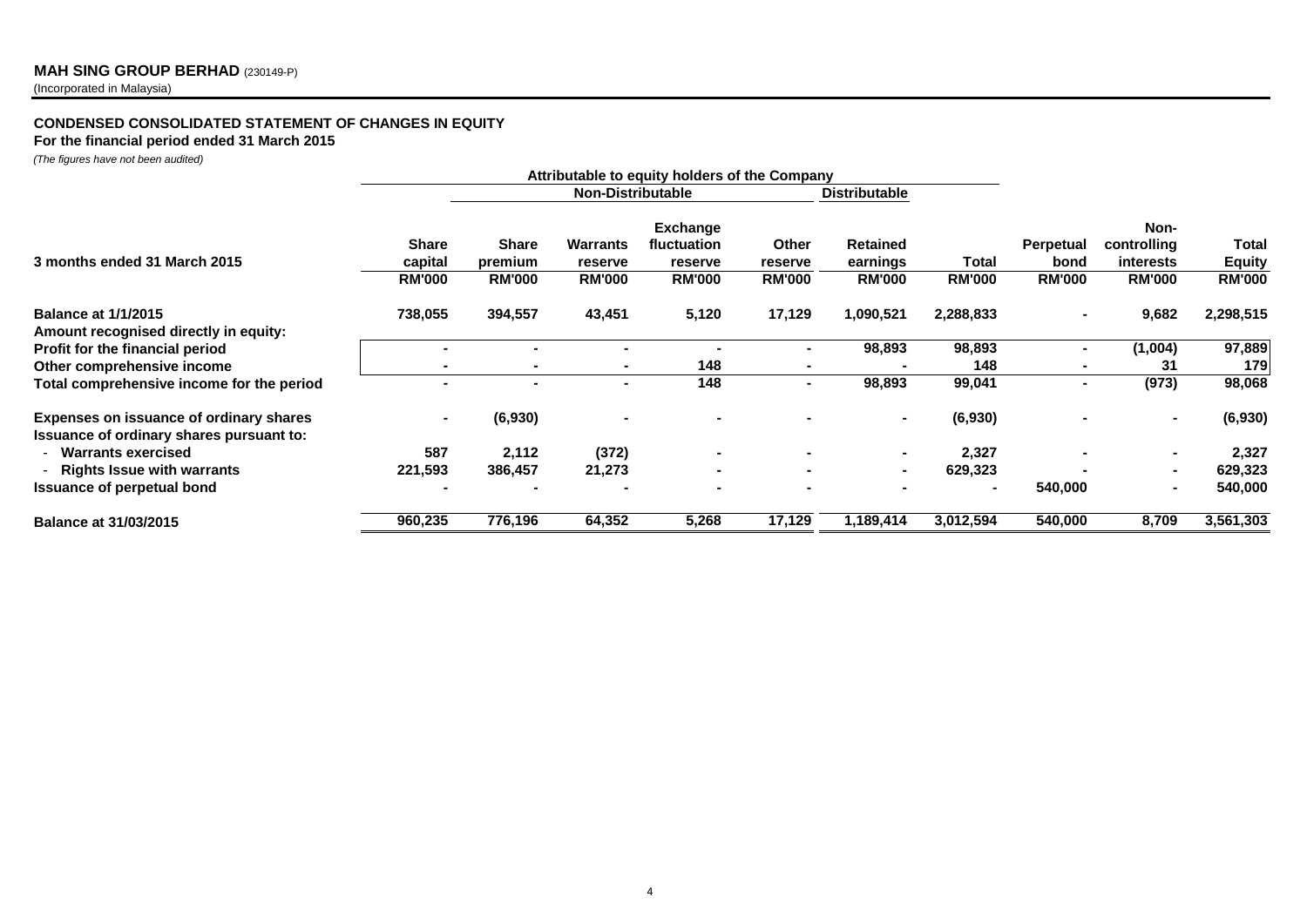#### **CONDENSED CONSOLIDATED STATEMENT OF CHANGES IN EQUITY**

**For the financial period ended 31 March 2014**

*(The figures have not been audited)*

|                                           | Attributable to equity holders of the Company |                   |                |          |               |                          |               |               |             |           |
|-------------------------------------------|-----------------------------------------------|-------------------|----------------|----------|---------------|--------------------------|---------------|---------------|-------------|-----------|
|                                           |                                               | Non-Distributable |                |          | Distributable |                          |               |               |             |           |
|                                           |                                               |                   | Equity-settled |          |               |                          |               |               |             |           |
|                                           |                                               |                   | employees      |          | Exchange      |                          |               |               | Non-        |           |
|                                           | Share                                         | Share             | benefit        | Warrants | fluctuation   | Other                    | Retained      |               | controlling | Total     |
| 3 months ended 31 March 2014              | capital                                       | premium           | reserve        | reserve  | reserve       | reserve                  | earnings      | Total         | interests   | Equity    |
|                                           | <b>RM'000</b>                                 | <b>RM'000</b>     | <b>RM'000</b>  | RM'000   | RM'000        | RM'000                   | <b>RM'000</b> | <b>RM'000</b> | RM'000      | RM'000    |
| Balance at 1/1/2014                       | 706,807                                       | 331,716           | 11,423         | 46,589   | 4,602         | 17,129                   | 834,026       | 1,952,292     | 10,987      | 1,963,279 |
| Effect of first-time adoption of MFRS     |                                               |                   |                |          |               |                          | 2,957         | 2,957         |             | 2,957     |
| Balance at 1/1/2014 (restated)            | 706,807                                       | 331,716           | 11,423         | 46,589   | 4,602         | 17,129                   | 836,983       | 1,955,249     | 10,987      | 1,966,236 |
| Amount recognised directly in equity:     |                                               |                   |                |          |               |                          |               |               |             |           |
| Profit for the financial period           |                                               |                   |                |          |               |                          | 83,780        | 83,780        | (126)       | 83,654    |
| Other comprehensive income                |                                               |                   |                |          | 836           |                          |               | 836           | 509         | 1,345     |
| Total comprehensive income for the period |                                               |                   |                |          | 836           | $\overline{\phantom{0}}$ | 83,780        | 84,616        | 383         | 84,999    |
| Issuance of ordinary shares pursuant to:  |                                               |                   |                |          |               |                          |               |               |             |           |
| <b>ESOS</b> exercised                     | 2,249                                         | 3,431             | (1, 184)       |          |               | $\overline{\phantom{a}}$ | 1,184         | 5,680         |             | 5,680     |
| - Warrants exercised                      |                                               | 2                 |                |          |               |                          |               |               |             |           |
| ESOS lapsed during the period             |                                               |                   | (54)           |          |               | $\overline{\phantom{a}}$ | 54            |               |             |           |
| Recognition of share-based payment        |                                               |                   | 1,842          |          |               |                          |               | 1,842         |             | 1,842     |
| Balance at 31/03/2014 (restated)          | 709,057                                       | 335,149           | 12,027         | 46,589   | 5,438         | 17,129                   | 922,001       | 2,047,390     | 11,370      | 2,058,760 |

The Condensed Consolidated Statement of Changes in Equity should be read in conjunction with the audited financial statements for the financial year ended 31 December 2014 and the accompanying explanatory notes attached to the interim financial report.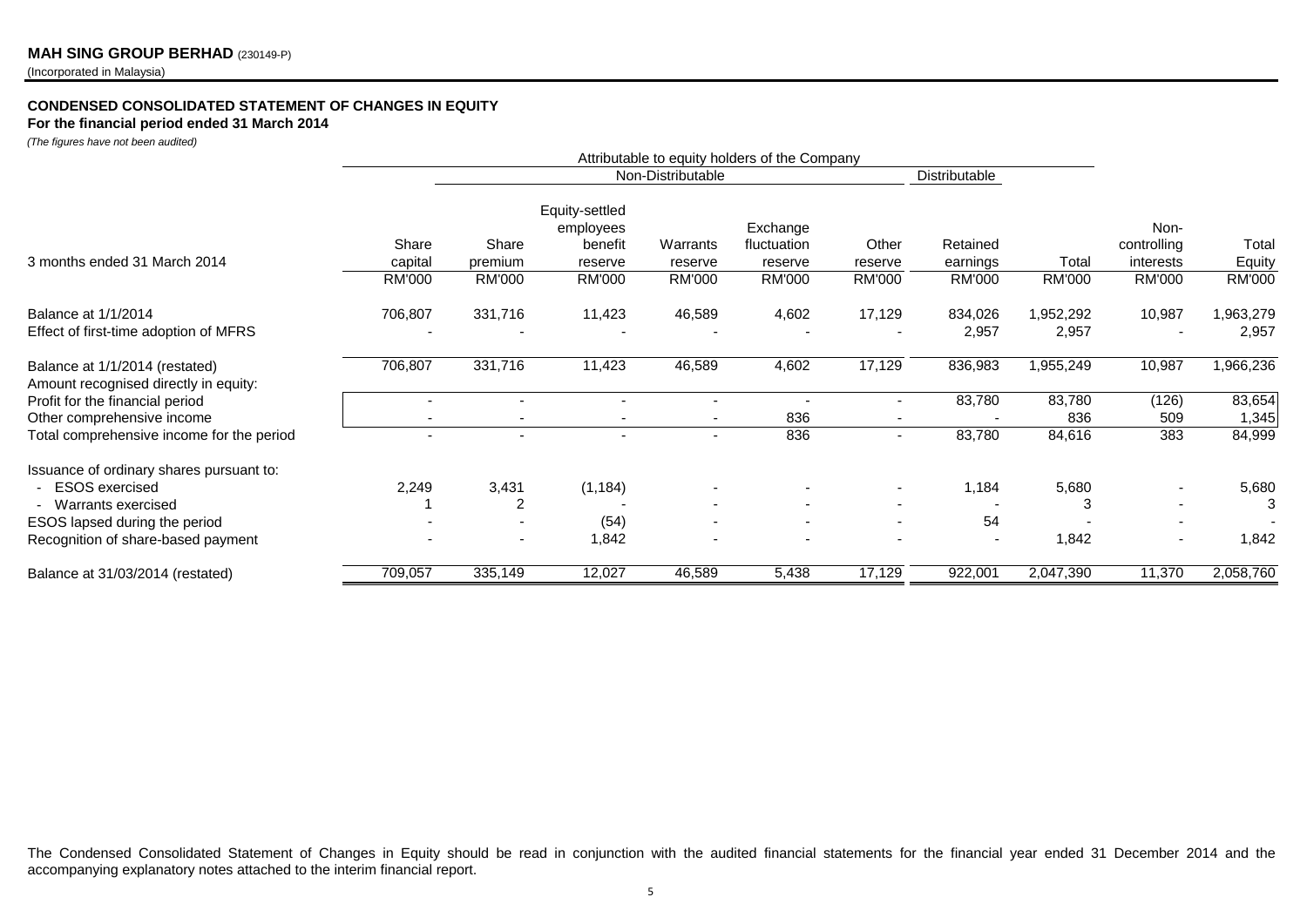## **CONDENSED CONSOLIDATED STATEMENT OF CASH FLOW**

**For the financial period ended 31 March 2015**

*(The figures have not been audited)*

|                                                                |                    | (Restated)    |
|----------------------------------------------------------------|--------------------|---------------|
|                                                                | 3 months           | 3 months      |
|                                                                | ended              | ended         |
|                                                                | 31/03/2015         | 31/03/2014    |
|                                                                | <b>RM'000</b>      | <b>RM'000</b> |
| <b>Operating Activities</b>                                    |                    |               |
| Profit before tax                                              | 130,446            | 111,376       |
| Adjustments for:                                               |                    |               |
| Non-cash items                                                 | 10,013             | 6,755         |
| Non-operating items                                            | 8,105              | 6,214         |
| Operating profit before changes in working capital             | 148,564            | 124,345       |
| Net change in property development costs                       | 53,048             | 8,795         |
| Net change in inventories                                      | 10,284             | 12            |
| Net change in receivables                                      | (205, 801)         | (35, 926)     |
| Net change in payables                                         | (220, 637)         | (115, 718)    |
| Cash used in operations                                        | (214, 542)         | (18, 492)     |
| Interest received                                              | 4,356              | 3,614         |
| Interest paid                                                  | (15, 922)          | (9,918)       |
| Tax paid                                                       | (32, 562)          | (29, 190)     |
| Net cash used in operating activities                          | (258, 670)         | (53,986)      |
|                                                                |                    |               |
| <b>Investing Activities</b>                                    |                    |               |
| Additions to property, plant and equipment                     | (3,052)            | (6,923)       |
| Additions to investment properties                             | (4, 134)           | (5, 348)      |
| Additions to land held for property development                | (32, 634)          | (15, 391)     |
| Acquisition of land                                            | (27, 779)          | (122, 468)    |
| Proceeds from disposal of property, plant and equipment        | 30                 |               |
| Net cash used in investing activities                          | (67, 569)          | (150, 130)    |
|                                                                |                    |               |
| <b>Financing Activities</b><br>Issuance of perpetual bond      | 540,000            |               |
| Net proceeds from/(repayment of) borrowings                    | 111,677            |               |
| Net placement of deposits with licensed banks                  |                    | (9,607)       |
| as collateral/Escrow Account/Trustees'                         |                    |               |
| <b>Reimbursement Account</b>                                   | (6, 471)           | (10, 126)     |
| Payment for corporate exercise expenses                        | (6,930)            |               |
| Proceeds from ESOS exercised                                   |                    | 5,680         |
| Proceeds from Rights Issue                                     | 629,323            |               |
| Proceeds from warrants exercised                               |                    |               |
| Net cash generated from/(used in) financing activities         | 2,327<br>1,269,926 | 3<br>(14,050) |
|                                                                |                    |               |
| Net changes in cash and cash equivalents                       | 943,687            | (218, 166)    |
| Effect of exchange rate changes                                | 16                 | 39            |
| Cash and cash equivalents at beginning of the financial period | 613,830            | 808,321       |
| Cash and cash equivalents at end of the financial period       | 1,557,533          | 590,194       |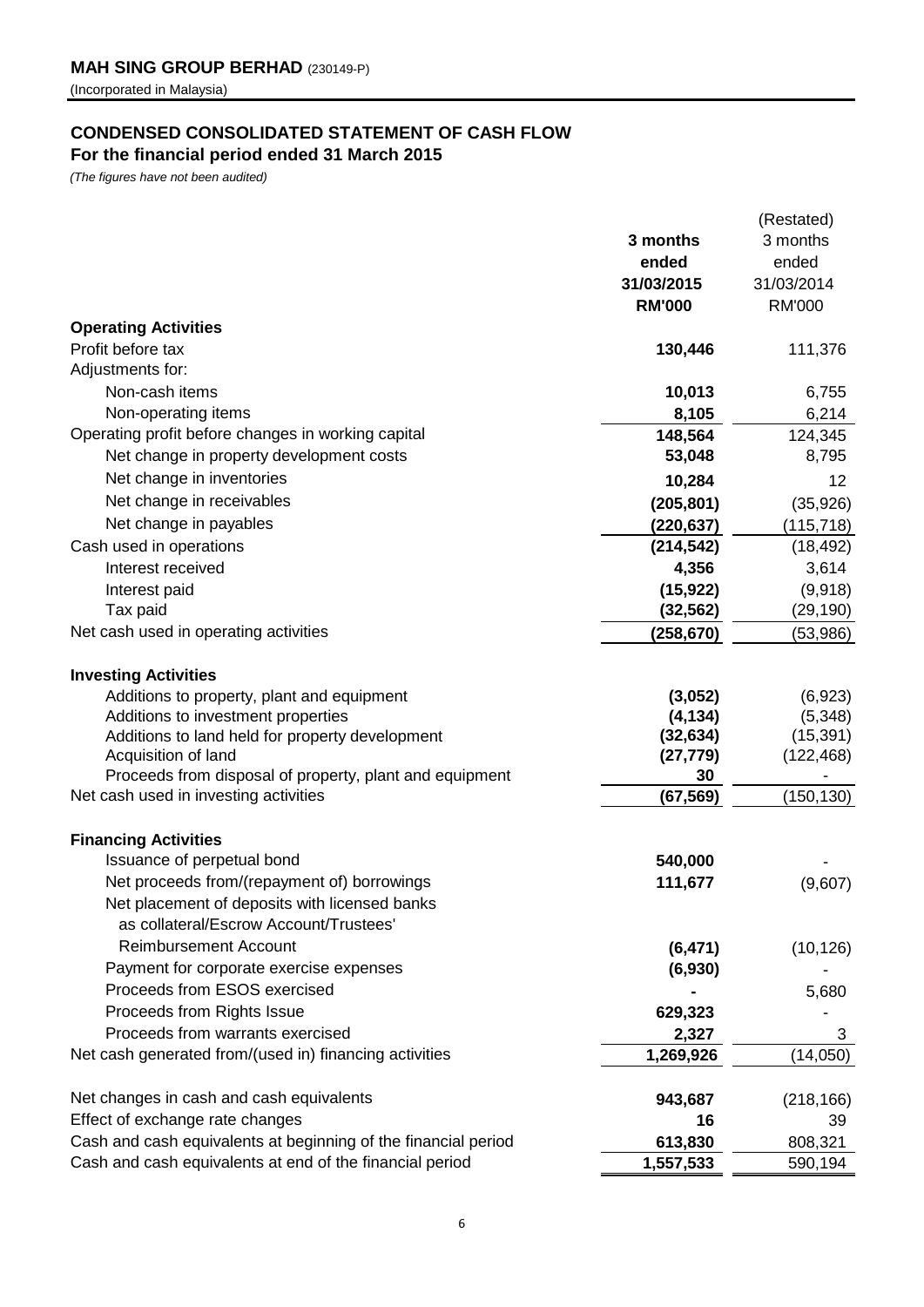### **CONDENSED CONSOLIDATED STATEMENT OF CASH FLOW For the financial period ended 31 March 2015 (cont'd)**

*(The figures have not been audited)*

Cash and cash equivalents at the end of the financial period comprise the followings:

| 3 months<br>ended<br>31/03/2015                   | 3 months<br>ended<br>31/03/2014<br><b>RM'000</b> |
|---------------------------------------------------|--------------------------------------------------|
|                                                   |                                                  |
|                                                   |                                                  |
|                                                   |                                                  |
| <b>RM'000</b>                                     |                                                  |
| Deposits with licensed banks<br>661,383           | 73,395                                           |
| Investments in short term funds<br>541,562        | 271,461                                          |
| Cash and bank balances<br>386,482                 | 269,316                                          |
| <b>Bank overdrafts</b><br>(77)                    | (222)                                            |
| 1,589,350                                         | 613,950                                          |
| Less: Deposits pledged as collateral<br>(30, 643) | (13,684)                                         |
| Less: Deposits in Escrow Account<br>(1, 144)      | (10,072)                                         |
| Less: Trustees' Reimbursement Account<br>(30)     |                                                  |
| 1,557,533                                         | 590,194                                          |

The Condensed Consolidated Statement of Cash Flow should be read in conjunction with the audited financial statements for the financial year ended 31 December 2014 and the accompanying explanatory notes attached to the interim financial report.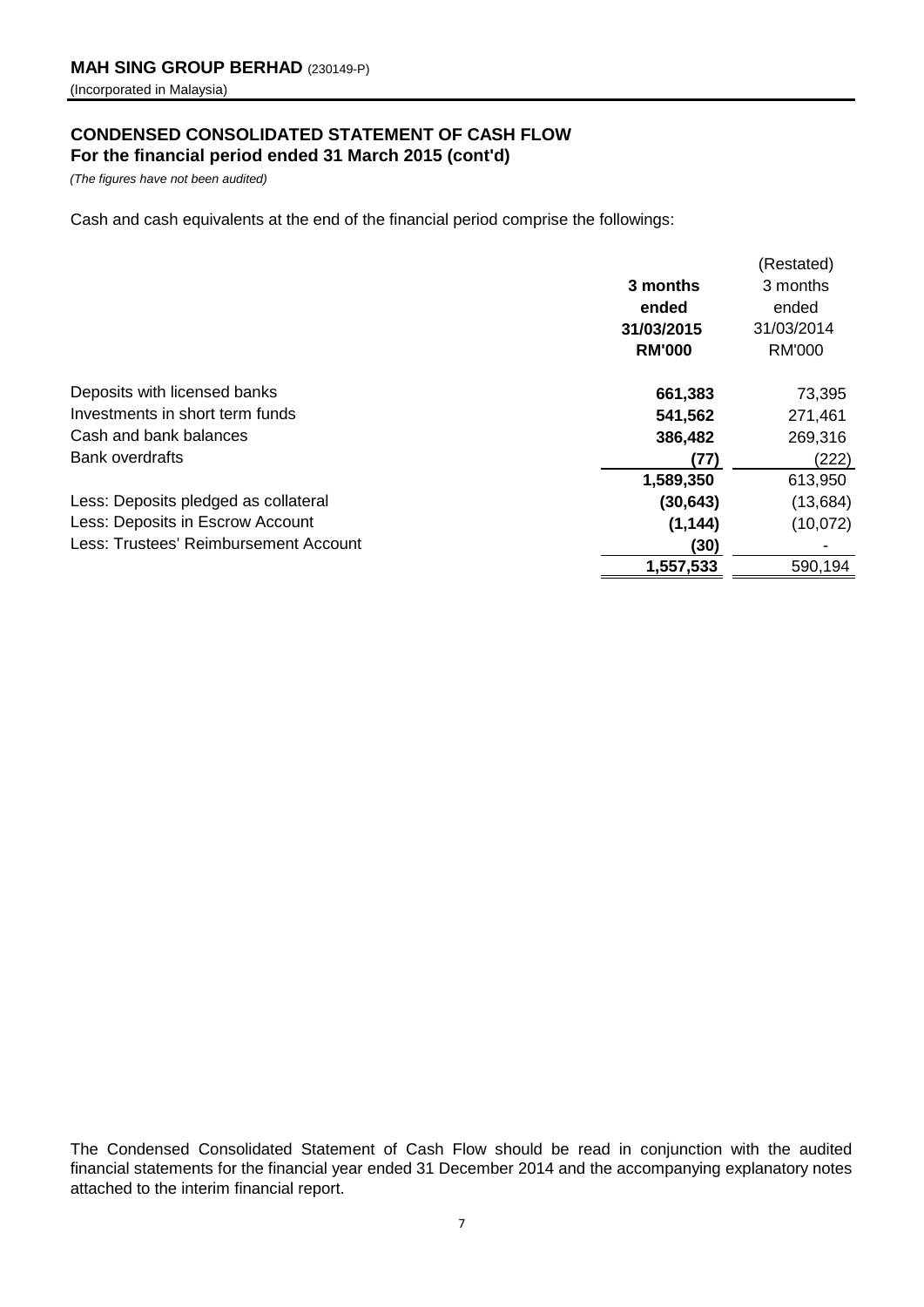#### **A Explanatory notes**

#### **A1 Basis of preparation**

The interim financial report has been prepared in accordance with Malaysian Financial Reporting Standard No. 134 : *Interim Financial Reporting* and with IAS14 *Interim Financial Reporting* and applicable disclosure provisions of the Listing Requirements of Bursa Malaysia Securities Berhad ("Bursa Securities").

The interim financial report should be read in conjunction with the Group's audited financial statements for the financial year ended 31 December 2014. The consolidated financial statements of the Group as at and for the year ended 31 December 2014 were prepared under Financial Reporting Standards ("FRSs"). The explanatory notes attached to the interim financial report provide an explanation of events and transactions that are significant to an understanding of the changes in the financial position and performance of the Group since the financial year ended 31 December 2014.

#### **Malaysian Financial Reporting Standard ("MFRS Framework")**

On 19 November 2011, the Malaysian Accounting Standards Board ("MASB") issued a new MASB approved accounting framework, the Malaysian Financial Reporting Standards Framework ("MFRS Framework"), a fully-IFRS compliant framework. Entities other than private entities should apply the MFRS Framework for annual periods beginning on or after 1 January 2012, with the exception of Transitioning Entities.

Transitioning Entities, being entities within the scope of MFRS 141 *Agriculture* and/or IC Interpretation 15: *Agreements for the Construction of Real Estate* , including its parents, significant investors and venturers were allowed to defer the adoption of the MFRS Framework until such time as mandated by the MASB. On 2 September 2014, with the issuance of MFRS 15 *Revenue from Contracts with Customers* and Amendments to MFRS 116 and MFRS 141 *Agriculture: Bearer Plants* , the MASB announced that Transitioning Entities which have chosen to continue with the FRS Framework is now required to adopt the MFRS Framework latest by 1 January 2017.

The Group has, however, elected to early adopt the MFRS framework which is originally effective for annual periods beginning on or after 1 January 2017.

This is the Group's condensed consolidated interim financial report for the period covered by the Group's first MFRS framework and MFRS 1 *First-time Adoption of Malaysian Financial Reporting Standards* has been applied. Comparative figures, where applicable, have been restated as result of transition to MFRS framework.

Except as described below, the accounting policies applied by the Group in this condensed interim financial report are the same as those applied by the Group in its consolidated annual financial statements as at and for the year ended 31 December 2014.

#### MFRS 15 -

Adoption of this MFRS requires the Group to recognise revenue to depict the transfer of promised goods or services to customers in an amount that reflects the consideration to which the entity expects to be entitled in exchange for those goods or services. The Group recognises revenue from property development over time if it has an enforceable right to payment for performance completed to date.

Incremental costs of obtaining a contract with a customer are recognised as assets if the entity expects to recover those costs. The incremental costs of obtaining a contract are those costs that an entity incurs to obtain a contract with a customer that it would not have incurred if the contract had not been obtained. Costs to obtain a contract that would have been incurred regardless of whether the contract was obtained shall be recognised as an expense when incurred, unless those costs are explicitly chargeable to the customer regardless of whether the contract is obtained. The Group has, upon adoption, recognised the incremental costs of obtaining a contract with a customer which are expected to be recovered as an asset.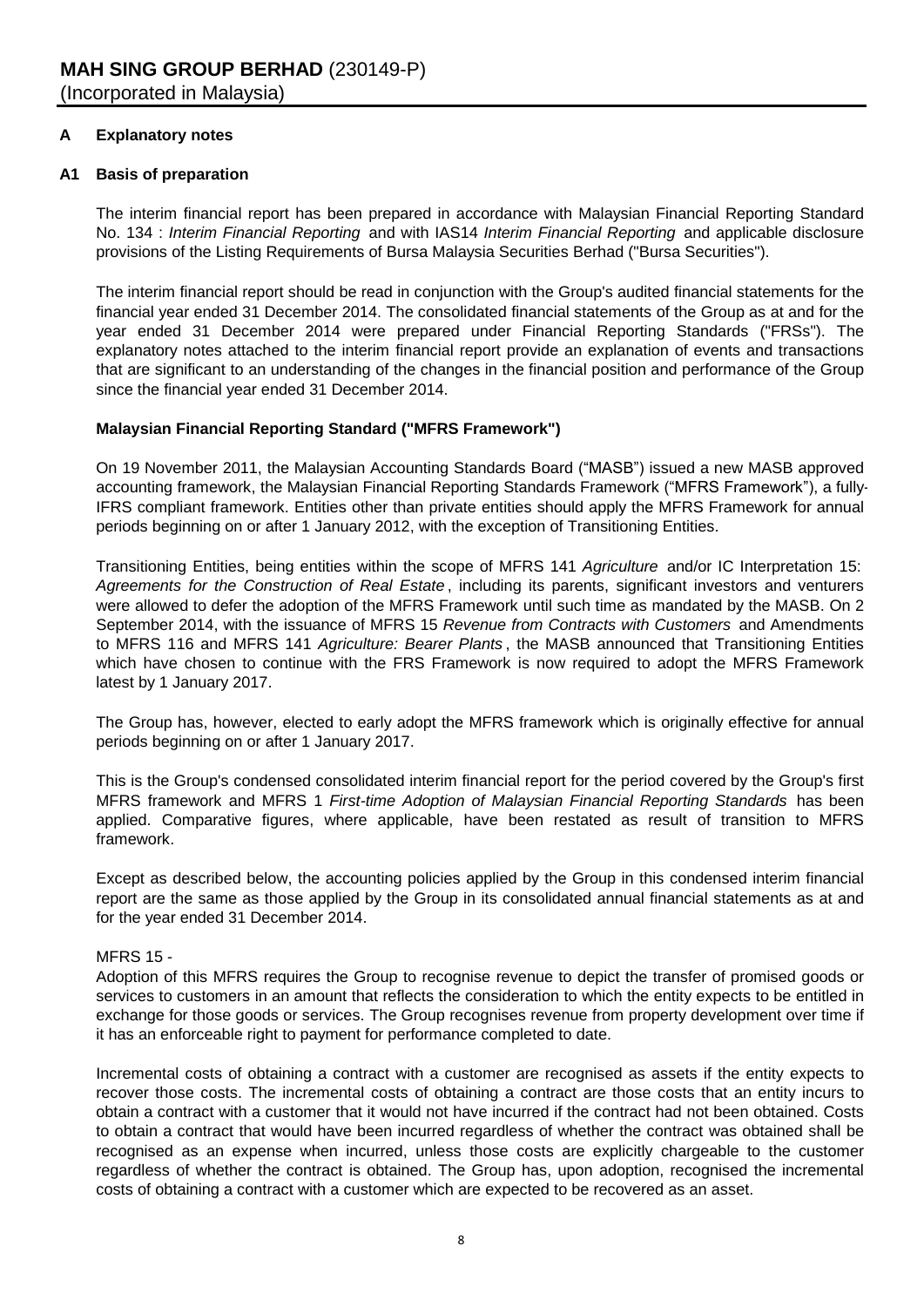### **MAH SING GROUP BERHAD** (230149-P) (Incorporated in Malaysia)

#### **A1 Basis of preparation (continued)**

#### **Malaysian Financial Reporting Standard ("MFRS Framework") (continued)**

The financial impacts to the condensed interim financial report of the Group arising from the adoption of MFRS are disclosed in the following tables.

#### **Reconciliation of statement of financial position**

|                                    | <b>Audited</b>      | <b>Effect of</b>              | <b>Restated</b>     | <b>Audited</b>      | <b>Effect of</b>              | <b>Restated</b>     |
|------------------------------------|---------------------|-------------------------------|---------------------|---------------------|-------------------------------|---------------------|
|                                    | As at<br>31/12/2014 | transition to<br><b>MFRSs</b> | As at<br>31/12/2014 | As at<br>01/01/2014 | transition to<br><b>MFRSs</b> | As at<br>01/01/2014 |
|                                    | <b>RM'000</b>       | <b>RM'000</b>                 | <b>RM'000</b>       | <b>RM'000</b>       | <b>RM'000</b>                 | <b>RM'000</b>       |
| <b>ASSETS</b>                      |                     |                               |                     |                     |                               |                     |
| <b>Non-current Assets</b>          |                     |                               |                     |                     |                               |                     |
| Property, plant and equipment      | 115,272             |                               | 115,272             | 114,146             |                               | 114,146             |
| Prepaid lease payments             | 6,937               |                               | 6,937               | 7,173               |                               | 7,173               |
| Investment properties              | 116,123             |                               | 116,123             | 86,194              |                               | 86,194              |
| Land held for property development | 927,450             |                               | 927,450             | 543,794             |                               | 543,794             |
| Intangible assets                  | 7,353               |                               | 7,353               | 11,499              |                               | 11,499              |
| Deferred tax assets                | 68,562              | 19                            | 68,581              | 75,496              | (383)                         | 75,113              |
|                                    | 1,241,697           | 19                            | 1,241,716           | 838,302             | (383)                         | 837,919             |
| <b>Current Assets</b>              |                     |                               |                     |                     |                               |                     |
| Property development costs         | 2,449,882           | 16,176                        | 2,466,058           | 2,258,641           | 3,854                         | 2,262,495           |
| <i><u><b>Inventories</b></u></i>   | 154,754             | 4,169                         | 158,923             | 76,225              | (128)                         | 76,097              |
| Trade and other receivables        | 818,338             |                               | 818,338             | 581,748             |                               | 581,748             |
| Current tax assets                 | 2,139               |                               | 2,139               | 6,545               |                               | 6,545               |
| Deposits, cash and bank balances   | 639,176             |                               | 639,176             | 822,290             |                               | 822,290             |
|                                    | 4,064,289           | 20,345                        | 4,084,634           | 3,745,449           | 3,726                         | 3,749,175           |
| <b>TOTAL ASSETS</b>                | 5,305,986           | 20,364                        | 5,326,350           | 4,583,751           | 3,343                         | 4,587,094           |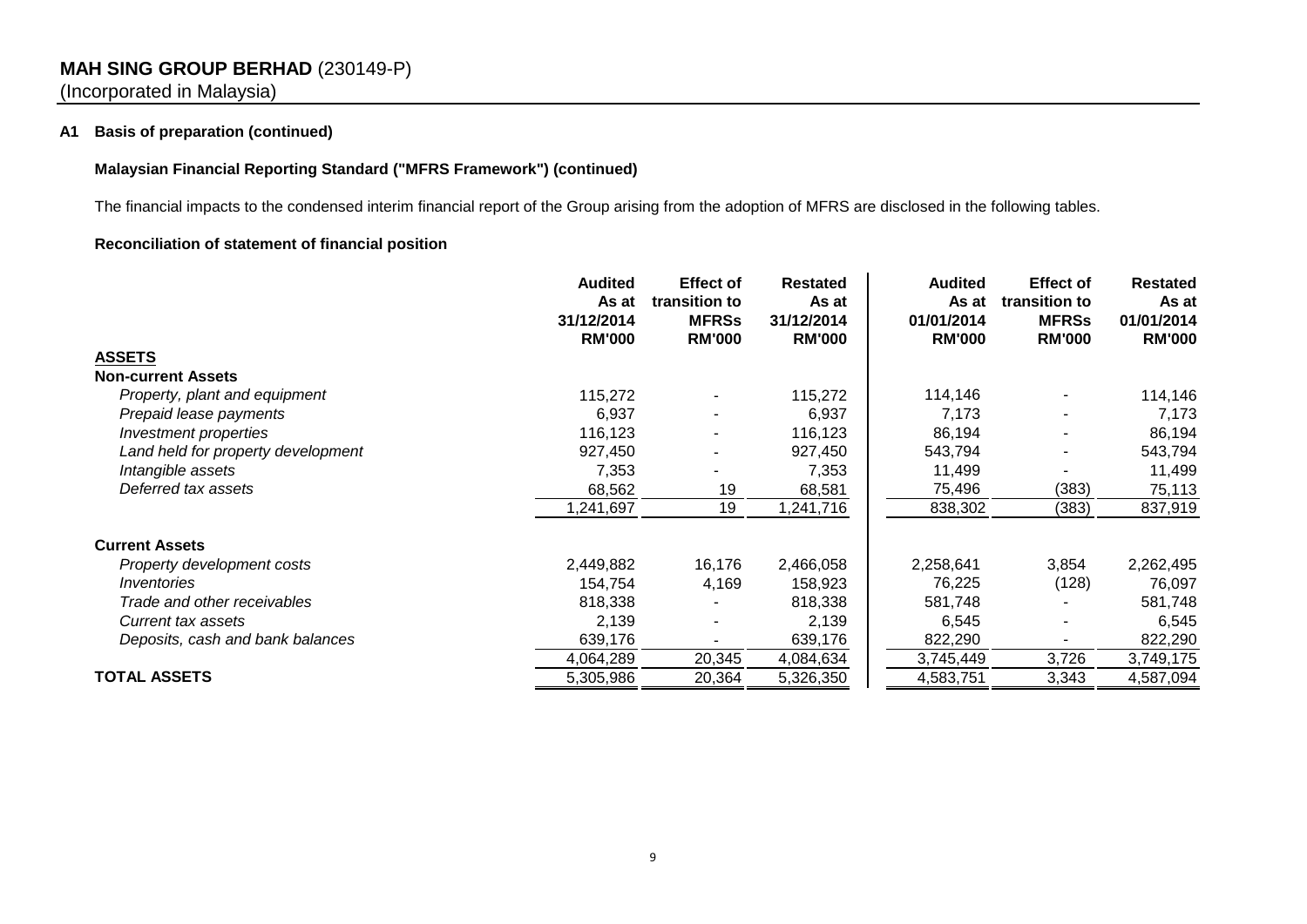## **MAH SING GROUP BERHAD** (230149-P)

(Incorporated in Malaysia)

#### **A1 Basis of preparation (continued)**

**Malaysian Financial Reporting Standard ("MFRS Framework") (continued)**

**Reconciliation of statement of financial position (continued)**

|                                                             | <b>Audited</b><br>As at<br>31/12/2014<br><b>RM'000</b> | <b>Effect of</b><br>transition to<br><b>MFRSs</b><br><b>RM'000</b> | <b>Restated</b><br>As at<br>31/12/2014<br><b>RM'000</b> | <b>Audited</b><br>As at<br>01/01/2014<br><b>RM'000</b> | <b>Effect of</b><br>transition to<br><b>MFRSs</b><br><b>RM'000</b> | <b>Restated</b><br>As at<br>01/01/2014<br><b>RM'000</b> |
|-------------------------------------------------------------|--------------------------------------------------------|--------------------------------------------------------------------|---------------------------------------------------------|--------------------------------------------------------|--------------------------------------------------------------------|---------------------------------------------------------|
| <b>EQUITY AND LIABILITIES</b>                               |                                                        |                                                                    |                                                         |                                                        |                                                                    |                                                         |
| <b>Equity Attributable to Equity Holders of the Company</b> |                                                        |                                                                    |                                                         |                                                        |                                                                    |                                                         |
| Share capital                                               | 738,055                                                |                                                                    | 738,055                                                 | 706,807                                                |                                                                    | 706,807                                                 |
| Share premium                                               | 394,557                                                |                                                                    | 394,557                                                 | 331,716                                                |                                                                    | 331,716                                                 |
| Other reserves                                              | 65,700                                                 |                                                                    | 65,700                                                  | 79,743                                                 |                                                                    | 79,743                                                  |
| Retained earnings                                           | 1,070,317                                              | 20,204                                                             | 1,090,521                                               | 834,026                                                | 2,957                                                              | 836,983                                                 |
|                                                             | 2,268,629                                              | 20,204                                                             | 2,288,833                                               | 1,952,292                                              | 2,957                                                              | 1,955,249                                               |
| <b>Non-controlling interests</b>                            | 9,682                                                  |                                                                    | 9,682                                                   | 10,987                                                 |                                                                    | 10,987                                                  |
| <b>Total Equity</b>                                         | 2,278,311                                              | 20,204                                                             | 2,298,515                                               | 1,963,279                                              | 2,957                                                              | 1,966,236                                               |
| <b>Non-current Liabilities</b>                              |                                                        |                                                                    |                                                         |                                                        |                                                                    |                                                         |
| Redeemable convertible secured bonds                        | 292,211                                                |                                                                    | 292,211                                                 | 283,720                                                |                                                                    | 283,720                                                 |
| Term loans                                                  | 1,089,815                                              |                                                                    | 1,089,815                                               | 756,470                                                |                                                                    | 756,470                                                 |
| Long term and deferred payables                             | 31,407                                                 |                                                                    | 31,407                                                  | 84,729                                                 |                                                                    | 84,729                                                  |
| Deferred tax liabilities                                    | 16,137                                                 | 160                                                                | 16,297                                                  | 19,160                                                 | 386                                                                | 19,546                                                  |
|                                                             | 1,429,570                                              | 160                                                                | 1,429,730                                               | 1,144,079                                              | 386                                                                | 1,144,465                                               |
| <b>Current Liabilities</b>                                  |                                                        |                                                                    |                                                         |                                                        |                                                                    |                                                         |
| Trade and other payables                                    | 1,508,465                                              |                                                                    | 1,508,465                                               | 1,370,262                                              |                                                                    | 1,370,262                                               |
| Term loans                                                  | 63,774                                                 |                                                                    | 63,774                                                  | 74,922                                                 |                                                                    | 74,922                                                  |
| Short term borrowings                                       | 5,577                                                  |                                                                    | 5,577                                                   | 8,988                                                  |                                                                    | 8,988                                                   |
| <b>Bank overdrafts</b>                                      |                                                        |                                                                    |                                                         | 340                                                    |                                                                    | 340                                                     |
| Current tax liabilities                                     | 20,289                                                 |                                                                    | 20,289                                                  | 21,881                                                 |                                                                    | 21,881                                                  |
|                                                             | 598,105                                                | $\blacksquare$                                                     | 1,598,105                                               | 1,476,393                                              | $\blacksquare$                                                     | 1,476,393                                               |
| <b>Total Liabilities</b>                                    | 3,027,675                                              | 160                                                                | 3,027,835                                               | 2,620,472                                              | 386                                                                | 2,620,858                                               |
| <b>TOTAL EQUITY AND LIABILITIES</b>                         | 5,305,986                                              | 20,364                                                             | 5,326,350                                               | 4,583,751                                              | 3,343                                                              | 4,587,094                                               |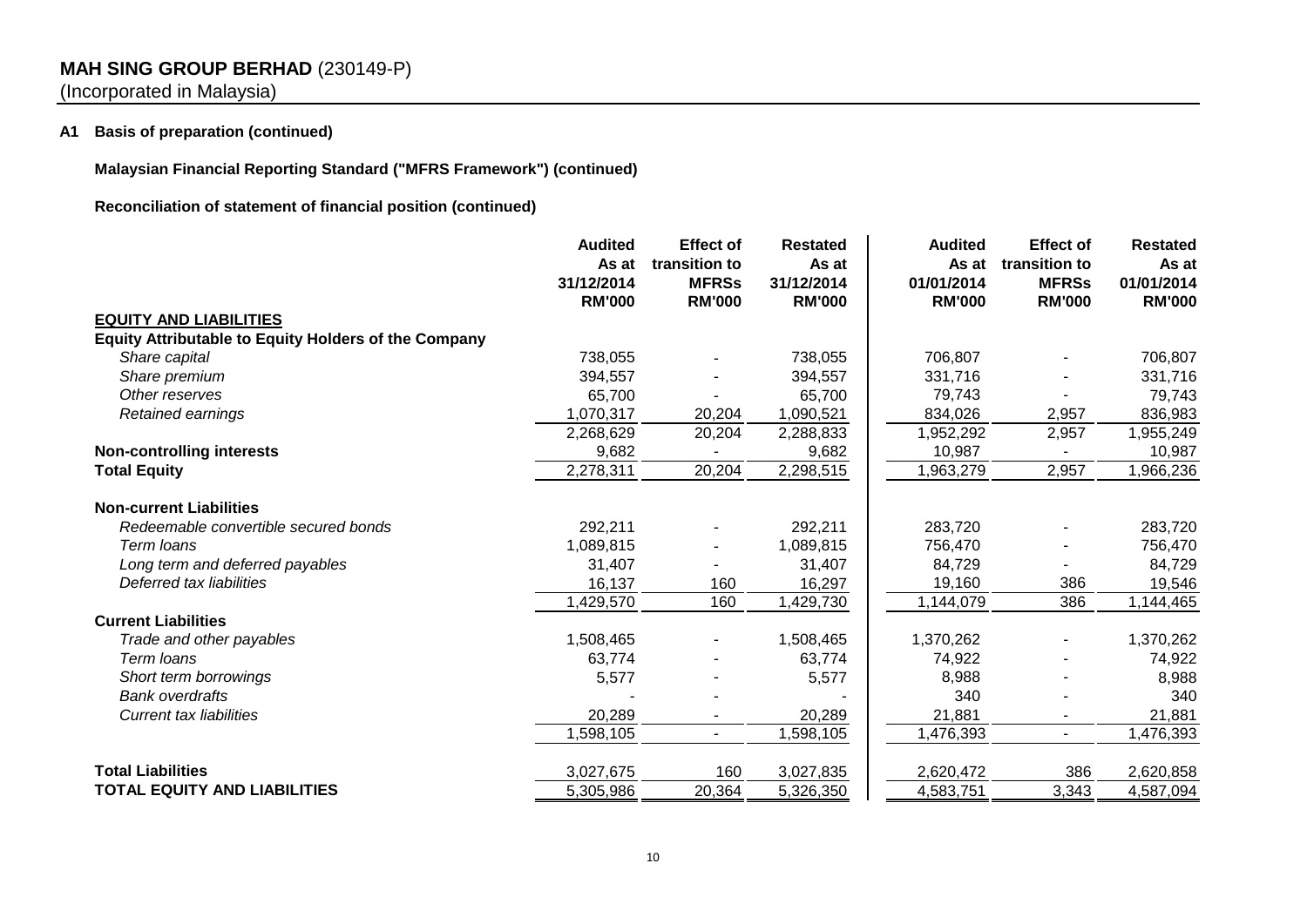## **MAH SING GROUP BERHAD** (230149-P)

(Incorporated in Malaysia)

#### **A1 Basis of preparation (continued)**

**Malaysian Financial Reporting Standard ("MFRS Framework") (continued)**

#### **Reconciliation of statement of profit or loss**

|                                                                                                                               | As<br>previously                                           | 3 months ended 31/03/2014<br><b>Effect of</b><br>transition to |                                                            | As<br>previously                                           | <b>Period ended 31/03/2014</b><br><b>Effect of</b><br>transition to |                                                            |
|-------------------------------------------------------------------------------------------------------------------------------|------------------------------------------------------------|----------------------------------------------------------------|------------------------------------------------------------|------------------------------------------------------------|---------------------------------------------------------------------|------------------------------------------------------------|
|                                                                                                                               | reported<br><b>RM'000</b>                                  | <b>MFRSs</b><br><b>RM'000</b>                                  | <b>Restated</b><br><b>RM'000</b>                           | reported<br><b>RM'000</b>                                  | <b>MFRSs</b><br><b>RM'000</b>                                       | <b>Restated</b><br><b>RM'000</b>                           |
| Revenue                                                                                                                       | 642,199                                                    |                                                                | 642,199                                                    | 642,199                                                    |                                                                     | 642,199                                                    |
| Cost of sales                                                                                                                 | (467, 821)                                                 | (8, 551)                                                       | (476, 372)                                                 | (467, 821)                                                 | (8, 551)                                                            | (476, 372)                                                 |
| Gross profit<br>Other income<br>Selling and marketing expenses<br>Administrative expenses<br>Interest income<br>Finance costs | 174,378<br>4,779<br>(31, 365)<br>(36, 389)<br>991<br>(837) | (8, 551)<br>8,370                                              | 165,827<br>4,779<br>(22, 995)<br>(36, 389)<br>991<br>(837) | 174,378<br>4,779<br>(31, 365)<br>(36, 389)<br>991<br>(837) | (8, 551)<br>8,370                                                   | 165,827<br>4,779<br>(22, 995)<br>(36, 389)<br>991<br>(837) |
| Profit before tax                                                                                                             | 111,557                                                    | (181)                                                          | 111,376                                                    | 111,557                                                    | (181)                                                               | 111,376                                                    |
| Income tax expense                                                                                                            | (27, 656)                                                  | (66)                                                           | (27, 722)                                                  | (27, 656)                                                  | (66)                                                                | (27, 722)                                                  |
| Profit for the period                                                                                                         | 83,901                                                     | (247)                                                          | 83,654                                                     | 83,901                                                     | (247)                                                               | 83,654                                                     |
| Profit attributable to:                                                                                                       |                                                            |                                                                |                                                            |                                                            |                                                                     |                                                            |
| Equity holders of the Company                                                                                                 | 84,027                                                     | (247)                                                          | 83,780                                                     | 84,027                                                     | (247)                                                               | 83,780                                                     |
| Non-controlling interests                                                                                                     | (126)                                                      |                                                                | (126)                                                      | (126)                                                      |                                                                     | (126)                                                      |
|                                                                                                                               | 83,901                                                     | (247)                                                          | 83,654                                                     | 83,901                                                     | (247)                                                               | 83,654                                                     |

### **Reconciliation of statement of cash flows**

There are no material differences between the statement of cash flows presented under MFRS Framework and statement of cash flows presented under FRSs.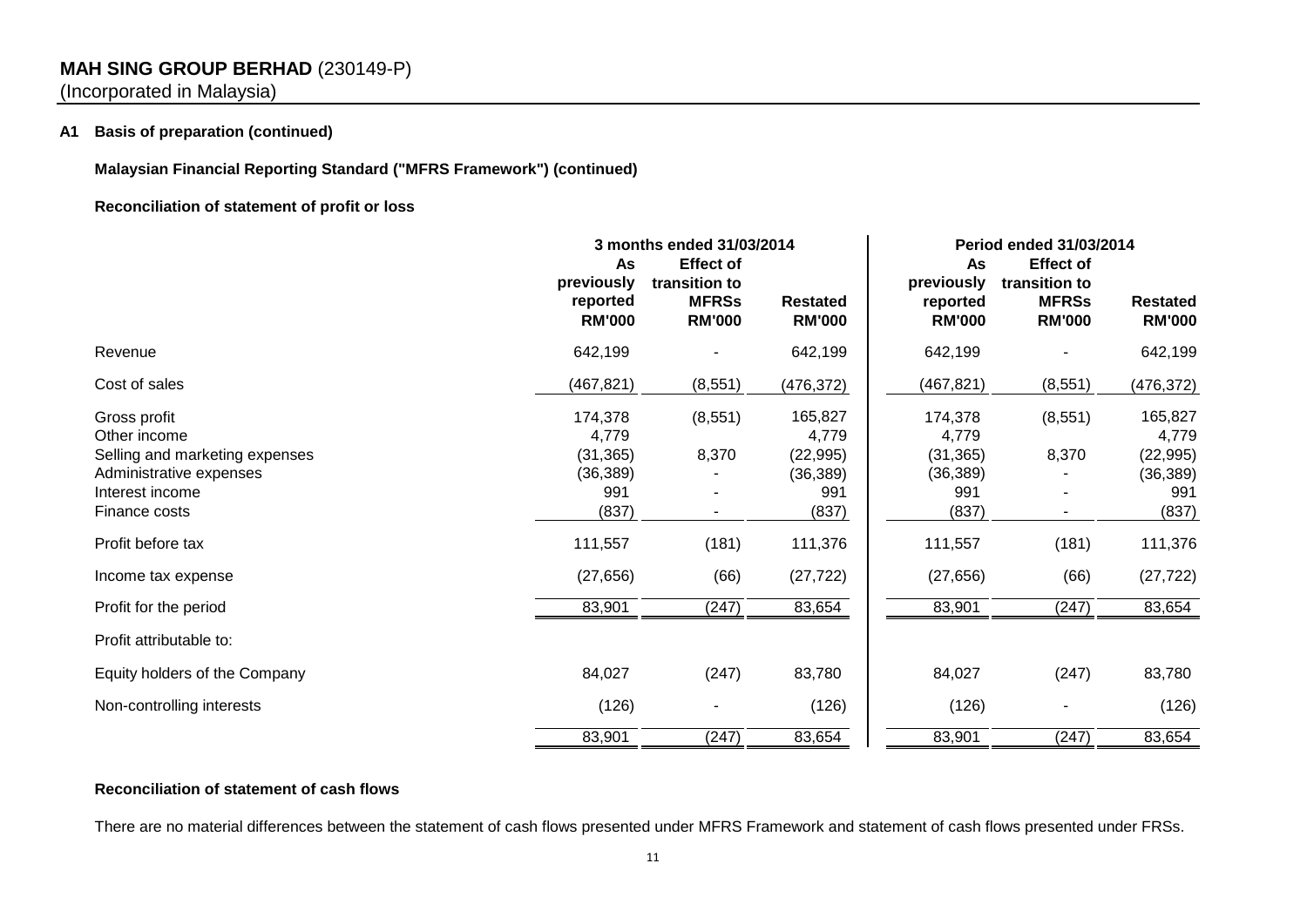#### **A2 Seasonal or cyclical factors**

The operations of the Group were not significantly affected by any seasonal or cyclical factors during the financial period under review.

#### **A3 Unusual items affecting assets, liabilities, equity, net income or cash flows**

There were no unusual items affecting the assets, liabilities, equity, net income or cash flows of the Group for the financial period under review.

#### **A4 Changes in estimates**

There were no material changes in estimates for the financial period under review.

#### **A5 Debt and equity securities**

During the financial period ended 31 March 2015, the Company increased its issued and paid up ordinary share capital from RM738,054,727 to RM960,235,022 by way of:

- a) issuance of 1,174,942 new ordinary shares of RM0.50 each pursuant to the exercise of Warrant B 2013/2018;
- b) issuance of 443,185,318 new ordinary shares of RM0.50 each together with 132,954,970 Warrant C 2015/2020 pursuant to the Rights Issue with warrants; and
- c) issuance of 330 new ordinary shares of RM0.50 each pursuant to the exercise of Warrant C 2015/2020.

The Company has issued RM540.0 million nominal value unrated perpetual sukuk under the Shariah principle of Musharakah by way of private placement which was completed on 31 March 2015.

Save for the above, there were no issuance and repayment of debt and equity securities, share buybacks, share cancellations, share held as treasury shares and resale of treasury shares during the financial period under review.

#### **A6 Dividends paid**

No dividend was paid in current financial period under review.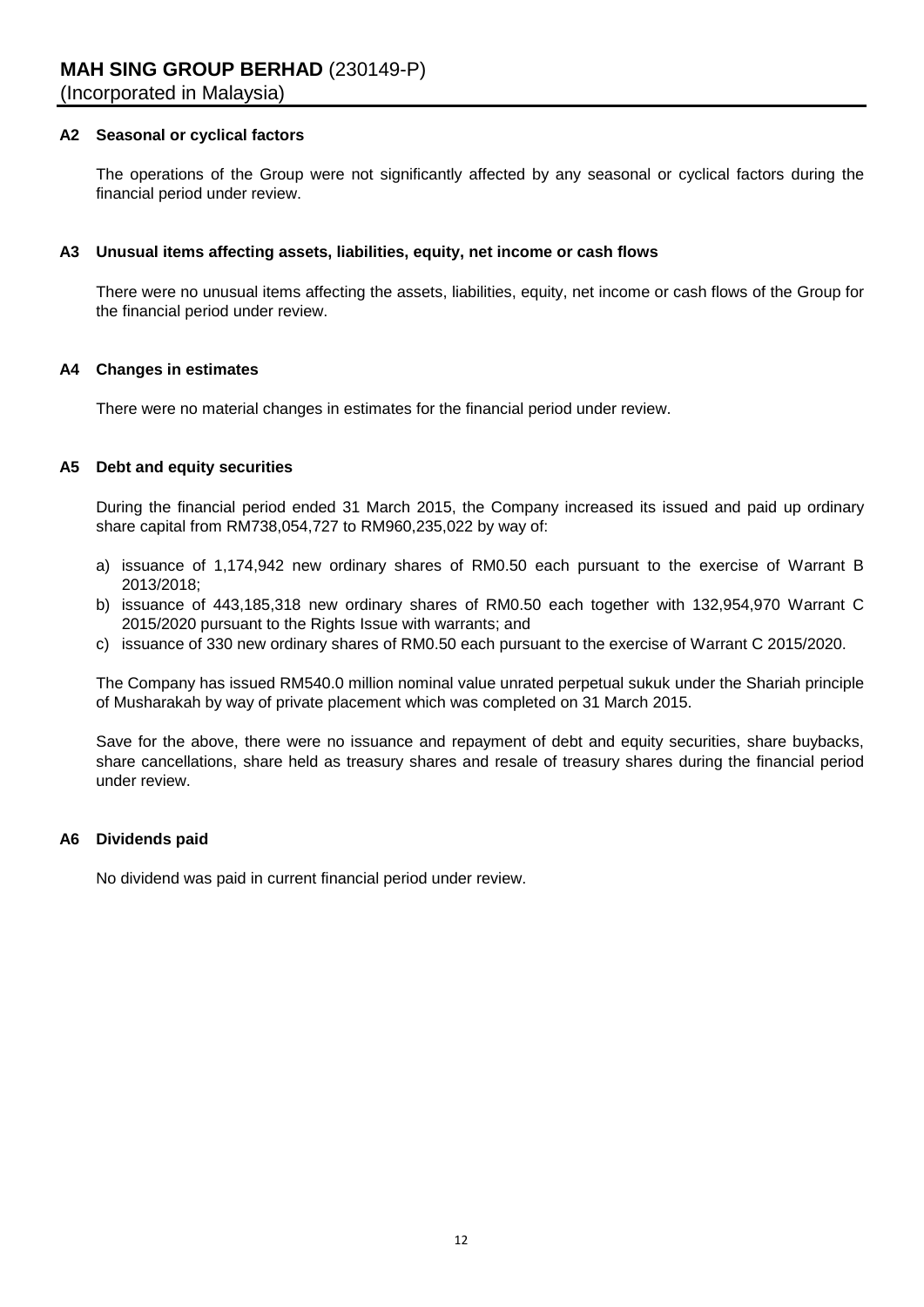## **A7 Segment reporting**

### **Period ended 31 March 2015**

|                                             |                                    |                                  | <b>Investment</b>                           |               |                                                  |
|---------------------------------------------|------------------------------------|----------------------------------|---------------------------------------------|---------------|--------------------------------------------------|
|                                             | <b>Properties</b><br><b>RM'000</b> | <b>Plastics</b><br><b>RM'000</b> | <b>Holding</b><br>& Others<br><b>RM'000</b> | <b>RM'000</b> | <b>Elimination Consolidated</b><br><b>RM'000</b> |
| <b>REVENUE</b>                              |                                    |                                  |                                             |               |                                                  |
| <b>External revenue</b>                     | 706,718                            | 61,660                           | 15,765                                      |               | 784,143                                          |
| Inter-segment                               |                                    | 5                                | 16,723                                      | (16,728)      |                                                  |
|                                             | 706,718                            | 61,665                           | 32,488                                      | (16, 728)     | 784,143                                          |
| <b>RESULTS</b>                              |                                    |                                  |                                             |               |                                                  |
| <b>Operating profit</b>                     | 124,382                            | 3,592                            | 2,067                                       |               | 130,041                                          |
| Interest income                             | 2,008                              | 8                                | 4                                           |               | 2,020                                            |
| <b>Finance costs</b>                        | (828)                              | (436)                            | (351)                                       |               | (1,615)                                          |
| <b>Profit before tax</b>                    | 125,562                            | 3,164                            | 1,720                                       | -             | 130,446                                          |
| Income tax expense                          |                                    |                                  |                                             |               | (32, 557)                                        |
| Profit for the period                       |                                    |                                  |                                             |               | 97,889                                           |
| <b>OTHER INFORMATION</b>                    |                                    |                                  |                                             |               |                                                  |
| <b>Capital expenditure</b>                  | 885                                | 1,935                            | 232                                         |               | 3,052                                            |
| <b>Depreciation and amortisation</b>        | 1,221                              | 3,128                            | 225                                         |               | 4,574                                            |
| <b>ASSETS AND LIABILITIES</b>               |                                    |                                  |                                             |               |                                                  |
| <b>Segment assets</b>                       | 5,035,728                          | 177,009                          | 1,176,116                                   |               | 6,388,853                                        |
| <b>Current and deferred tax assets</b>      |                                    |                                  |                                             |               | 76,684                                           |
| <b>Total assets</b>                         |                                    |                                  |                                             |               | 6,465,537                                        |
|                                             |                                    |                                  |                                             |               |                                                  |
| <b>Segment liabilities</b>                  | 2,471,345                          | 53,153                           | 337,193                                     |               | 2,861,691                                        |
| <b>Current and deferred tax liabilities</b> |                                    |                                  |                                             |               | 42,543                                           |
| <b>Total liabilities</b>                    |                                    |                                  |                                             |               | 2,904,234                                        |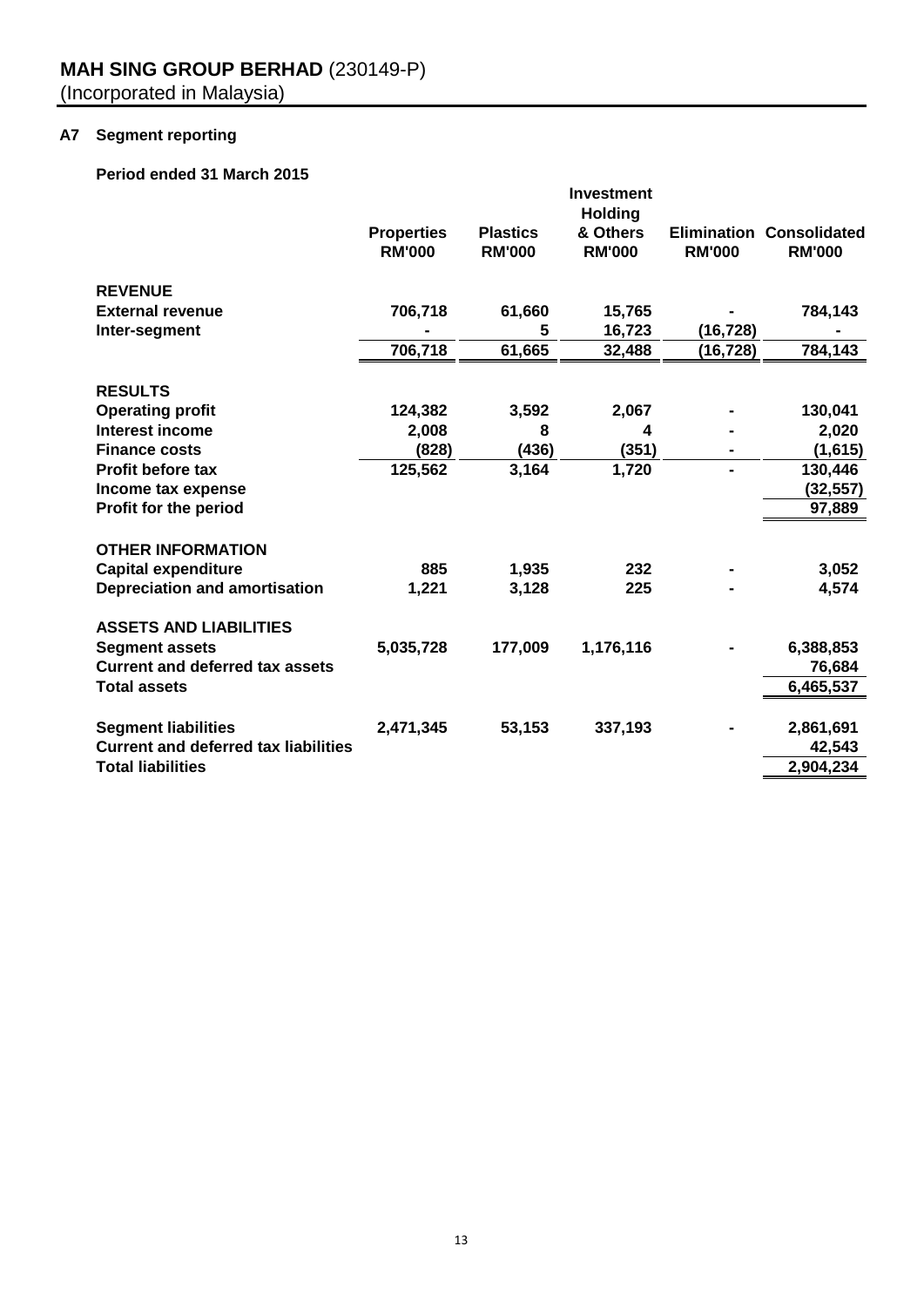### **A7 Segment reporting (continued)**

Period ended 31 March 2014 (restated)

|                                      |                             |                                  | Investment<br>Holding     |                              |                               |
|--------------------------------------|-----------------------------|----------------------------------|---------------------------|------------------------------|-------------------------------|
|                                      | Properties<br><b>RM'000</b> | <b>Plastics</b><br><b>RM'000</b> | & Others<br><b>RM'000</b> | Elimination<br><b>RM'000</b> | Consolidated<br><b>RM'000</b> |
| <b>REVENUE</b>                       |                             |                                  |                           |                              |                               |
| External revenue                     | 569,399                     | 60,607                           | 12,193                    |                              | 642,199                       |
| Inter-segment                        |                             |                                  | 12,704                    | (12, 704)                    |                               |
|                                      | 569,399                     | 60,607                           | 24,897                    | (12,704)                     | 642,199                       |
| <b>RESULTS</b>                       |                             |                                  |                           |                              |                               |
| Operating profit                     | 105,193                     | 3,936                            | 2,093                     |                              | 111,222                       |
| Interest income                      | 980                         | 11                               |                           |                              | 991                           |
| Finance costs                        | (272)                       | (471)                            | (94)                      |                              | (837)                         |
| Profit before tax                    | 105,901                     | 3,476                            | 1,999                     |                              | 111,376                       |
| Income tax expense                   |                             |                                  |                           |                              | (27, 722)                     |
| Profit for the period                |                             |                                  |                           |                              | 83,654                        |
| <b>OTHER INFORMATION</b>             |                             |                                  |                           |                              |                               |
| Capital expenditure                  | 394                         | 6,244                            | 320                       |                              | 6,958                         |
| Depreciation and amortisation        | 1,175                       | 3,246                            | 88                        |                              | 4,509                         |
| <b>ASSETS AND LIABILITIES</b>        |                             |                                  |                           |                              |                               |
| Segment assets                       | 3,878,036                   | 181,632                          | 333,865                   |                              | 4,393,533                     |
| Current and deferred tax assets      |                             |                                  |                           |                              | 80,496                        |
| <b>Total assets</b>                  |                             |                                  |                           |                              | 4,474,029                     |
|                                      |                             |                                  |                           |                              |                               |
| Segment liabilities                  | 2,002,834                   | 67,356                           | 306,449                   |                              | 2,376,639                     |
| Current and deferred tax liabilities |                             |                                  |                           |                              | 38,630                        |
| <b>Total liabilities</b>             |                             |                                  |                           |                              | 2,415,269                     |

#### **A8 Material subsequent events**

Save as disclosed in B6, there were no material events subsequent to the reporting date up to 27 May 2015, being the latest practicable date which is not earlier than 7 days from the date of issuance of this Interim Financial Report.

#### **A9 Related party transactions**

Transactions with Directors of the Company and subsidiary companies and companies in which they have interests:

|                                                                                                | 01/01/2015    |
|------------------------------------------------------------------------------------------------|---------------|
|                                                                                                | to            |
|                                                                                                | 31/03/2015    |
|                                                                                                | <b>RM'000</b> |
| (i) Rental paid to a Company in which a Director has interest                                  | 368           |
| (ii) Maintenance services rendered from a Company in which the Directors are family            |               |
| members of a Director of the Company                                                           | 42            |
| (iii) Professional fees paid to a firm in which a Director of a subsdiary company has interest | 1,690         |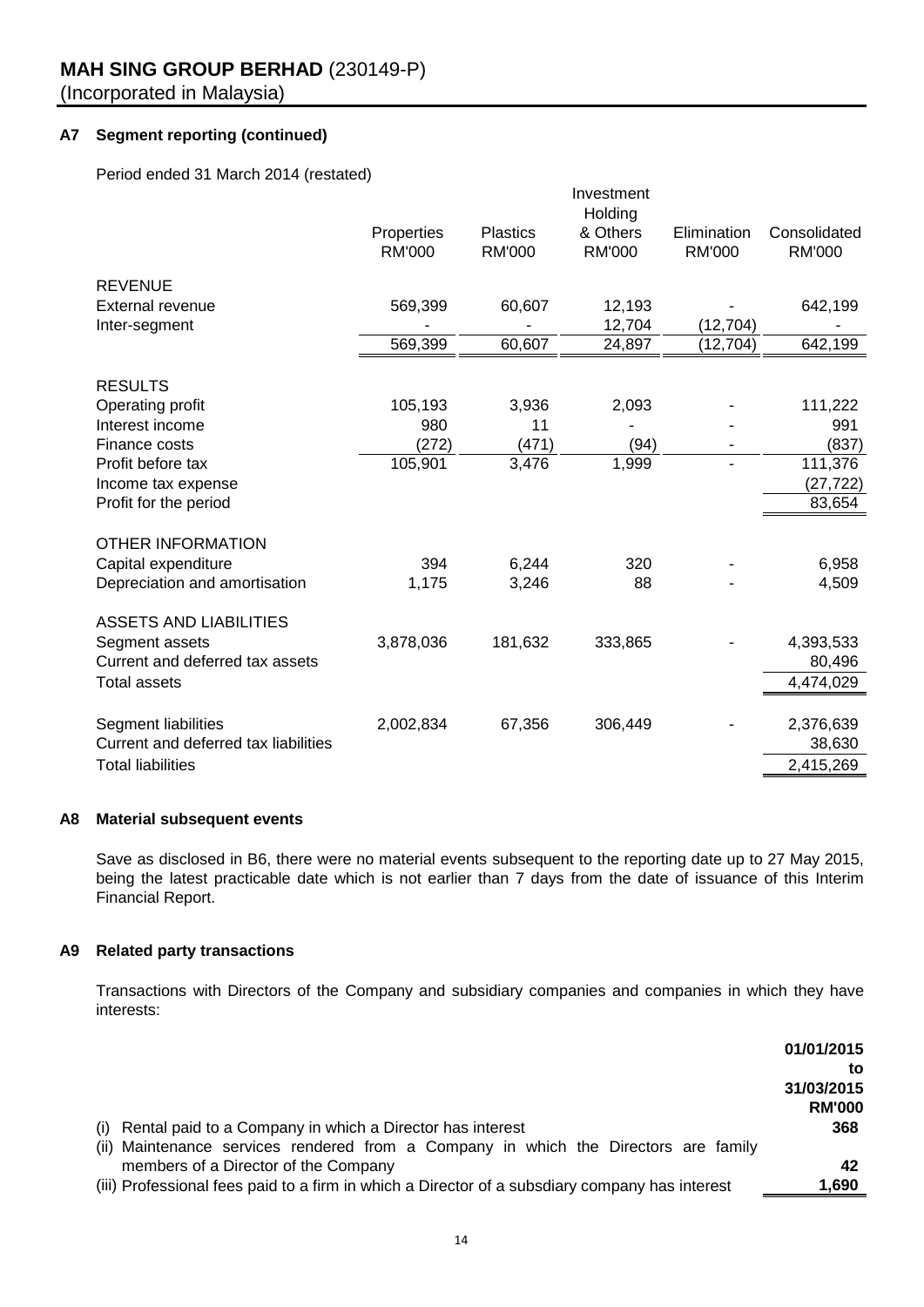### **A10 Changes in the composition of the Group**

There were no changes in the composition of the Group for the financial period except for the following:

On 26 January 2015, the Company acquired the entire issued and paid-up share capital of Fusion Heights Development Sdn Bhd, a private limited company incorporated in Malaysia, with an authorised share capital of RM400,000 comprising 400,000 ordinary shares of RM1.00 each, of which 2 ordinary shares of RM1.00 each have been issued and fully paid-up, for a cash consideration of RM2.00.

#### **A11 Changes in contingent liabilities or contingent assets**

There were no contingent assets. Contingent liabilities of the Group are as follows: **31/03/2015** 31/12/2014

|                                                                                                                                                                                     | 3 17037 ZU I 3 | J1122014                                            |
|-------------------------------------------------------------------------------------------------------------------------------------------------------------------------------------|----------------|-----------------------------------------------------|
|                                                                                                                                                                                     | <b>RM'000</b>  | RM'000                                              |
| Bank guarantees issued in favour of third parties                                                                                                                                   | 34,702         | 31,947                                              |
| Corporate guarantees issued in favour of third parties                                                                                                                              | 6,490          | 7,797                                               |
| <b>Others</b>                                                                                                                                                                       | 635            | 1,147                                               |
|                                                                                                                                                                                     | 41,827         | 40,891                                              |
| <b>A12 Capital commitments</b><br>Contractual commitment in relation to:<br>Proposed acquisition of land<br>Development Agreement for proposed development of land in Kota Kinabalu |                | 31/03/2015<br><b>RM'000</b><br>1,209,538<br>158,740 |
| Commitment for acquisition of property, plant and equipment:<br>Approved and contracted for                                                                                         |                | 2,787                                               |
| Commitment for construction of investment properties:                                                                                                                               |                |                                                     |
| Approved and contracted for                                                                                                                                                         |                | 10,618                                              |
|                                                                                                                                                                                     |                | 1,381,683                                           |
|                                                                                                                                                                                     |                |                                                     |

#### **As Lessor - for the lease of investment properties**

The Group leases out its investment properties. The future minimum lease receivable under non-cancellable leases is as follow:-

**Lease rentals receivable 31/03/2015 RM'000** Less than one year **8**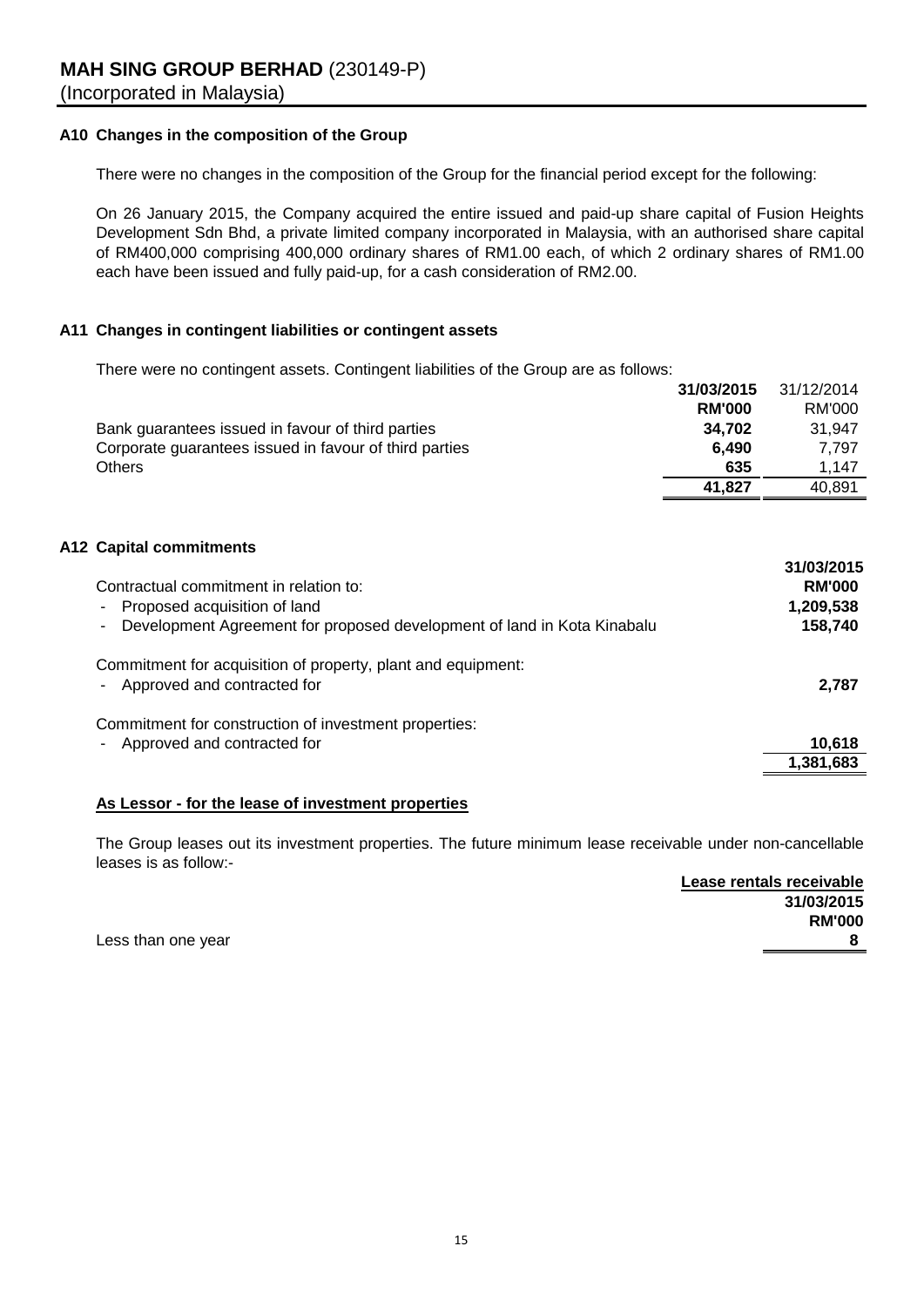#### **B Explanatory notes pursuant to Appendix 9B of the Listing Requirements of Bursa Malaysia Securities Berhad**

#### **B1 Review of Group performance**

The Group posted revenue of approximately RM784.1 million and profit after tax of approximately RM97.9 million for the first quarter ended 31 March 2015. This represented 22.1% improvement in revenue and 17.0% improvement in profit after tax as compared to the same quarter last year.

As at 31 March 2015, the Group had a cash pile of approximately RM1.59 billion and in a net cash position.

#### **Property development**

For the period ended 31 March 2015, revenue from property development was approximately RM706.7 million, marking near to 24.1% improvement as compared to approximately RM569.4 million achieved in the corresponding quarter last year. Operating profit also increased 18.2% from approximately RM105.2 million to approximately RM124.4 million. Improvement in results for the period ended 31 March 2015 compared to the same quarter last year was attributable to the higher work progress and sales from the Group's ongoing development projects such as *Icon City* in Petaling Jaya, *M City* in Jalan Ampang, *M Residence* and *M Residence 2 @ Rawang* , *Southville City@KL South* and *Southbay City* in Penang.

Other projects that contributed to the Group's results in Greater KL and Klang Valley included *Garden Residence* , *Clover @ Garden Residence* and *Garden Plaza* in Cyberjaya, *Kinrara Residence* in Puchong, *Icon Residence* in Mont' Kiara, *Lakeville Residence* in Taman Wahyu, *D'sara Sentral* in Sungai Buloh, *Aman Perdana* in Meru - Shah Alam, *One Legenda* in Cheras, and *M Suites* in Jalan Ampang. Commercial projects included *Star Avenue @ D'sara.* Furthermore, projects in Penang Island i.e. *Ferringhi Residence* and *Legenda @ Southbay* and projects in Iskandar, Johor Bahru i.e. *Mah Sing i-Parc @ Tanjung Pelepas* , *Austin Perdana* , *Sri Pulai Perdana 2* , *Sierra Perdana* and *The Meridin @ Medini* as well as *Sutera Avenue* in Kota Kinabalu, Sabah also contributed.

As at 31 March 2015, a total of RM48.71 billion comprising unbilled sales of RM5.12 billion combined with remaining GDV of RM43.59 billion is expected to sustain revenue growth for the next 8 to 10 years.

#### **Plastics**

The plastics segment continued to contribute positively to the revenue and operating profit of the Group. Revenue grew by 1.7% from approximately RM60.6 million to approximately RM61.7 million.

#### **Investment holding & Others**

Revenue and profit for the segment comprise mainly interest income from the depository of funds and the trading of building materials.

#### **B2 Material change in quarterly results compared with the immediate preceding quarter**

There was no major fluctuation in the Group's current quarter profit before tax of approximately RM130.4 million compared to the immediate preceding quarter of approximately RM126.0 million (restated).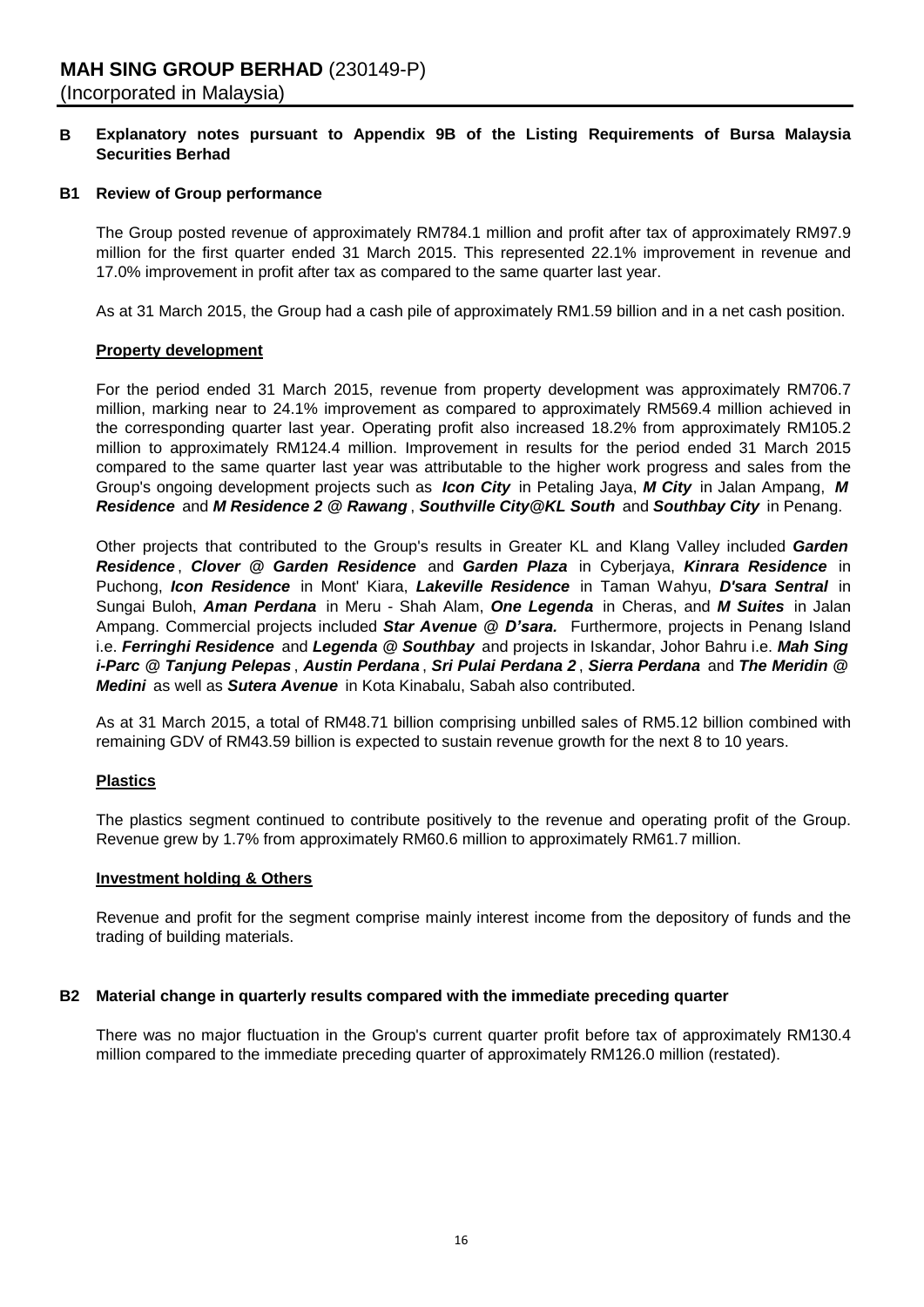#### **B3 Prospects for the current financial year**

Malaysia's property market is experiencing a softening of demand as buyers are still adjusting to the various cooling measures and the implementation of the Goods and Services Tax. However, underpinned by location and product mix that is in tune with market demand, the Group has intensified its market efforts and strategies to pursue product differentiation by offering diversified range of attractively priced properties at various growth locations. 75% of the Group's remaining landbank are in Klang Valley/ Greater Kuala Lumpur, and 84% of planned residential launches are priced below RM1 million. Performances overall have been satisfactory, with year-to-date sales of RM761 million as at 22 April 2015, 22% and 17% improvement in quarterly revenue and profit after tax compared with the prior-year period, and a net cash position.

The Group has benefited from operating and financial synergies arising from a balanced portfolio of projects that are well spread-out along the project life cycle. These synergies greatly enhanced the Group's competitiveness, and further strengthened its capacity to stay ahead of changing market conditions. New projects that are key drivers of sales include *Southville City@KL South* , *D'sara Sentral* in Sungai Buloh, and *Lakeville Residence* in Taman Wahyu. Matured projects that provide steady streams of revenue and cash flow include *M City* in Jalan Ampang, *Icon City* in Petaling Jaya, *M Residence* and *M Residence 2 @ Rawang* , *Garden Residence* in Cyberjaya and *Southbay City* in Penang. Upcoming projects to drive future sales include *Meridin East* in Iskandar Malaysia and *Festival Lakecity@Puchong CBD* .

The Group is confident of market prospects in the long run particularly in view of the healthy fundamentals that are supported by strong household formation, young demographic and steady employment condition. The Group's strategic positioning in the four property hotspots with greater focus in Klang Valley/Greater Kuala Lumpur and its timely swift to mass market segment favorably position it for significant growth potential. This is due to extensive ongoing and proposed public transportation infrastructure investments in the key corridors where its projects are strategically located.

With a net cash position and unbilled sales of RM5.12 billion, the Group can build on its strong financial capability and capitalise on suitable land acquisition or joint venture opportunities as they arise, to further strengthen its property portfolio for continued long term growth momentum.

#### **B4 Profit forecast**

Not applicable as the Group has not issued profit forecast or profit guarantee in a public document.

#### **B5 Income tax expense**

|                        | 3 months ended |            | <b>Period ended</b> |            |
|------------------------|----------------|------------|---------------------|------------|
|                        |                | (Restated) |                     | (Restated) |
|                        | 31/03/2015     | 31/03/2014 | 31/03/2015          | 31/03/2014 |
|                        | <b>RM'000</b>  | RM'000     | <b>RM'000</b>       | RM'000     |
| Current tax:           |                |            |                     |            |
| Malaysian income tax   | 37,255         | 25,100     | 37,255              | 25,100     |
| Foreign tax            | ۰              | 163        | ۰                   | 163        |
|                        | 37,255         | 25,263     | 37.255              | 25,263     |
| Deferred tax:          |                |            |                     |            |
| Malaysian deferred tax | (4,698)        | 2,459      | (4,698)             | 2,459      |
|                        | 32,557         | 27,722     | 32,557              | 27,722     |

The Group's effective tax rate for the current financial period is approximate the statutory tax rate of 25%.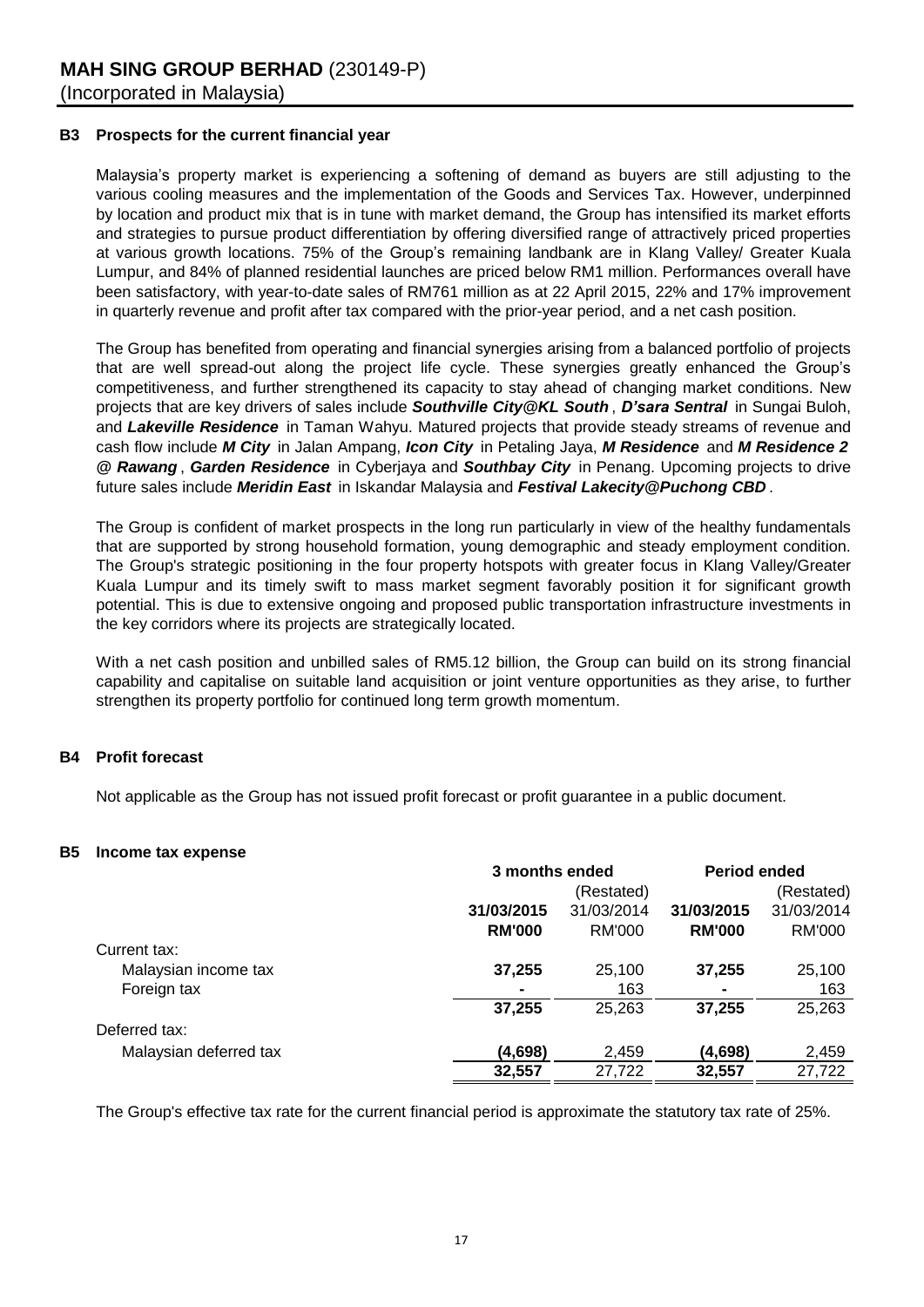#### **B6 Status of corporate proposals**

The following corporate proposals as announced by the Company have not been completed as at 27 May 2015 (being the latest practicable date which is not earlier than 7 days from the date of issuance of this Interim Financial Report):

1) On 5 July 2010, the Company's wholly-owned subsidiary, Grand Prestige Development Sdn Bhd ("**Grand Prestige**") entered into a Joint Venture Agreement ("**JVA**") with Medan Damai Sdn Bhd ("**Medan Damai**") for the joint development of a piece of residential land in Kinrara with total gross area measuring approximately 13.2 acres (net aggregate area of 7.59 acres) in Mukim Petaling, Daerah Petaling, Negeri Selangor Darul Ehsan ("**Kinrara Land**"). Under the terms of the JVA, Medan Damai shall grant Grand Prestige the exclusive rights to continue with the sales and development of the Kinrara Land and in return for an entitlement sum of RM35,403,863.85.

The JVA is pending fulfilment by Medan Damai of certain obligations pertaining to the development components.

2) On 26 March 2012, the Company's wholly-owned subsidiary, Capitol Avenue Development Sdn Bhd ("**Capitol Avenue**") entered into a Joint Development Agreement ("**JDA**") with Paduan Hebat Sdn Bhd ("**Paduan Hebat**") for the proposed joint development of a parcel of prime leasehold commercial land measuring approximately 4.26 acres ("**KK Land**") in Kota Kinabalu, Negeri Sabah. Under the terms of the JDA, Paduan Hebat agreed with Capitol Avenue to jointly develop the KK Land for an entitlement of RM39 million. RM25 million of the entitlement for the KK Land shall be satisfied by way of cash and the remaining balance shall be settled by way of conveyance of such number of unit(s) which shall be developed on the KK Land with total value equivalent to RM14 million or such other lesser sum as may be adjusted in accordance with the provisions of the JDA.

On 4 December 2012, all Paduan Hebat's obligations have been fully performed pursuant to the JDA. The development of KK Land has commenced in December 2013.

3) On 29 May 2013, the Company's subsidiary, Convention City Development Sdn Bhd ("**Convention City**") entered into a development agreement ("**DA**") with Yayasan Sabah ("**Yayasan Sabah**" or "**Landowner**") for the proposed development of a parcel of prime land measuring approximately 8.33 acres ("**Parcel A**") forming part of all that piece of master land held under title no. 016290976 in the locality of Tanjung Lipat, District of Kota Kinabalu, Negeri Sabah. Under the terms of the DA, Yayasan Sabah agrees to grant an exclusive right to Convention City to develop Parcel A for a cash consideration of RM163 million. Convention City has also been granted an exclusive option to develop 2 parcels of adjacent land with a total land area measuring approximately 5.95 acres ("**Option Land**") at an entitlement price of RM117 million. The option is exercisable by Convention City within 2 years from the date the Landowner procures the separate issue document of title to the Option Land.

Convention City and Yayasan Sabah are currently in discussions on an extension of time to enable the Landowner to perform the Landowner's obligations.

4) On 12 March 2014, the Company's wholly-owned subsidiary, Enchanting View Development Sdn Bhd entered into a sale and purchase agreement ("**SPA**") with Great Doctrine (M) Sdn Bhd for the proposed acquisition of a portion of prime land measuring approximately 85.43 acres forming part of all that piece of leasehold land measuring approximately 77.02 hectares held under master title known as PN 11895, Lot 741 Seksyen 13, Bandar Shah Alam, Daerah Petaling, Negeri Selangor for a cash consideration of RM327,477,110.40.

The proposed acquisition is pending fulfilment of the conditions precedent of the SPA.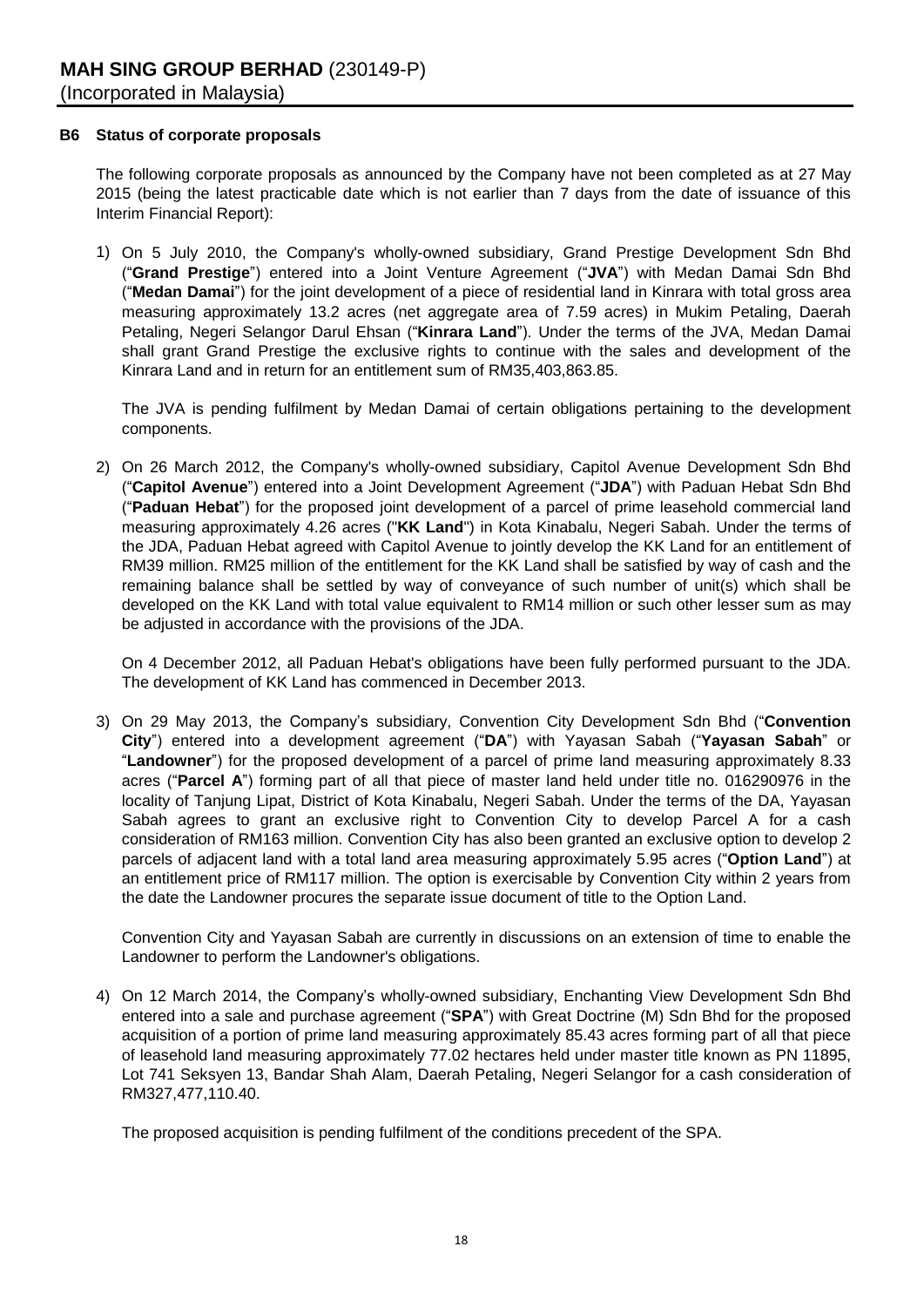#### **B6 Status of corporate proposals (continued)**

5) On 11 August 2014, the Company's wholly-owned subsidiary, Grand Prestige Development Sdn Bhd entered into a sale and purchase agreement with the respective vendors for the proposed acquisition of a piece of prime freehold land in Mukim Rantau, Daerah Seremban, Negeri Sembilan for a total cash consideration of RM359,557,153.36.

The proposed acquisition is pending fulfilment of the conditions precedent of the SPA.

6) On 28 August 2014, the Company's wholly-owned subsidiary, Mah Sing Group Ventures Sdn Bhd (formerly known as Grand Pavilion Development Sdn Bhd) ("**Mah Sing Ventures**") entered into a sale and purchase agreement with Huges Development Sdn Bhd ("**Huges Development**") for the proposed acquisition of a piece of prime leasehold land in Puchong, Selangor measuring approximately 88.7 acres for a total cash consideration of RM656,896,779.

The proposed acquisition is pending fulfilment of the conditions precedent of the SPA.

On the same date, in consideration for RM1.00 paid by Mah Sing Ventures to Huges Development, Huges Development and Mah Sing Ventures have entered into a memorandum of understanding effective from the date of the memorandum for a period of 4 years. During the duration of the memorandum of understanding, Huges Development shall negotiate first with Mah Sing Ventures to enter into a sale and purchase, joint venture or such other arrangement in respect of a piece of prime land measuring approximately 170 acres ("**Subject Land**") upon terms and conditions to be mutually agreed upon by Huges Development and Mah Sing Ventures. Failing which, Mah Sing Ventures shall have the first right of refusal for any arrangement in respect of the Subject Land.

- 7) Through an announcement made on 20 November 2014 and subsequent announcements, the Company proposes to undertake the following ("**Corporate Exercise**"):
	- i) A renounceable rights issue of new ordinary shares of RM0.50 each in the Company ("**Mah Sing Shares**") together with free detachable warrants to raise proceeds of up to RM630.00 million ("**Rights Issue with Warrants**");
	- ii) A bonus issue of new Mah Sing Shares ("**Bonus Shares**") to be credited as fully paid-up on the basis of one (1) Bonus Share for every four (4) Mah Sing Shares held after the Rights Issue with Warrants; and
	- iii) The increase in the authorised share capital of the Company from RM1,000,000,000 comprising 2,000,000,000 Mah Sing Shares to RM2,500,000,000 comprising 5,000,000,000 Mah Sing Shares ("**Increase In The Authorised Share Capital**") and the corresponding amendment to the Company's Memorandum and Articles of Association as a consequence of the Increase In The Authorised Share Capital ("**Amendment**").

At an extraordinary general meeting held on 7 January 2015, the shareholders of the Company had approved the Corporate Exercise. The completion of the Amendment and the Increase in the Authorised Share Capital had been announced on 12 January 2015.

The renounceable rights issue of 443,185,318 new ordinary shares of RM0.50 each in the Company together with 132,954,970 free detachable warrants was completed on 26 February 2015.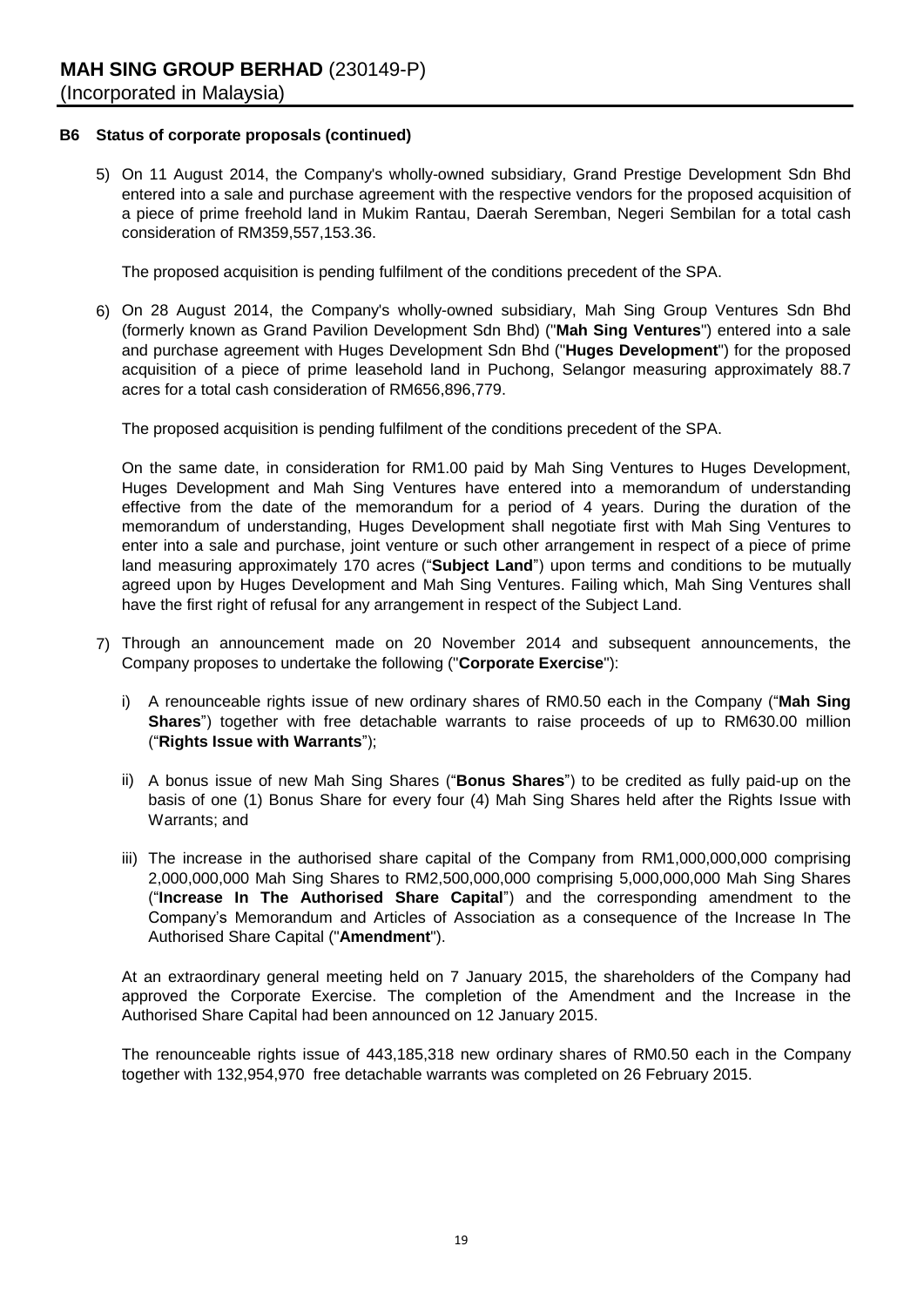#### **B6 Status of corporate proposals (continued)**

The total gross proceeds raised by the Company from the Rights Issue amounted to RM629,323,152. The status of the utilisation of proceeds as at 27 May 2015 is as follow:

| Details of utilisation                                             | <b>Approved</b><br>utilisation<br><b>RM'000</b> | <b>Actual</b><br>utilisation<br><b>RM'000</b> | <b>Balance</b><br>unutilised<br><b>RM'000</b> | <b>Timeframe for</b><br>utilisation<br><b>RM'000</b> |
|--------------------------------------------------------------------|-------------------------------------------------|-----------------------------------------------|-----------------------------------------------|------------------------------------------------------|
| Land acquisition and property<br>development activities            | 530,000                                         | (244, 830)                                    | 285,170                                       | Within 24 months                                     |
| General working capital                                            | 91,323                                          | (32, 495)                                     | 58.828                                        | Within 12 months                                     |
| Estimated expenses in relation to the<br><b>Corporate Exercise</b> | 8,000                                           | (7, 336)                                      | 664                                           | Within 6 months                                      |
| Total                                                              | 629,323                                         | (284, 661)                                    | 344,662                                       |                                                      |

On 27 May 2015, the Company announced that the entitlement date for the Bonus Issue will be on 5.00 p.m. on 10 June 2015. The Bonus Issue will be completed on 11 June 2015 following the listing and quotation of the Bonus Shares on the Main Market of Bursa Securities.

#### **B7 Group borrowings**

Total group borrowings as at 31 March 2015 were as follows:

| (Denominated in)                | <b>Secured</b><br><b>RM'000</b><br>(RM) | <b>Secured</b><br><b>RM'000</b><br>(Indonesian<br><b>Rupiah</b> ) | <b>Secured</b><br><b>RM'000</b><br>(USD) | <b>Total</b><br><b>RM'000</b> |
|---------------------------------|-----------------------------------------|-------------------------------------------------------------------|------------------------------------------|-------------------------------|
| Redeemable convertible bonds    |                                         |                                                                   |                                          |                               |
| - after 12 months               | 297,008                                 |                                                                   |                                          | 297,008                       |
| Term loans payable              |                                         |                                                                   |                                          |                               |
| - within 12 months              | 110,308                                 | 3,630                                                             |                                          | 113,938                       |
| - after 12 months               | 1,149,397                               | 2,111                                                             |                                          | 1,151,508                     |
|                                 | 1,259,705                               | 5,741                                                             |                                          | 1,265,446                     |
| Short term borrowings           | 1,902                                   | 1,132                                                             | 2,971                                    | 6,005                         |
| <b>Bank overdrafts</b>          |                                         | 77                                                                |                                          | 77                            |
| Finance lease and hire purchase |                                         |                                                                   |                                          |                               |
| - within 12 months              | 1,637                                   | 841                                                               |                                          | 2,478                         |
| - after 12 months               | 2,407                                   | 2,420                                                             |                                          | 4,827                         |
|                                 | 4,044                                   | 3,261                                                             |                                          | 7,305                         |
| Total                           | 1,562,659                               | 10,211                                                            | 2,971                                    | 1,575,841                     |

#### **B8 Material litigation**

The Group is not engaged in any material litigation as at 27 May 2015, being the latest practicable date which is not earlier than 7 days from the date of issuance of this Interim Financial Report.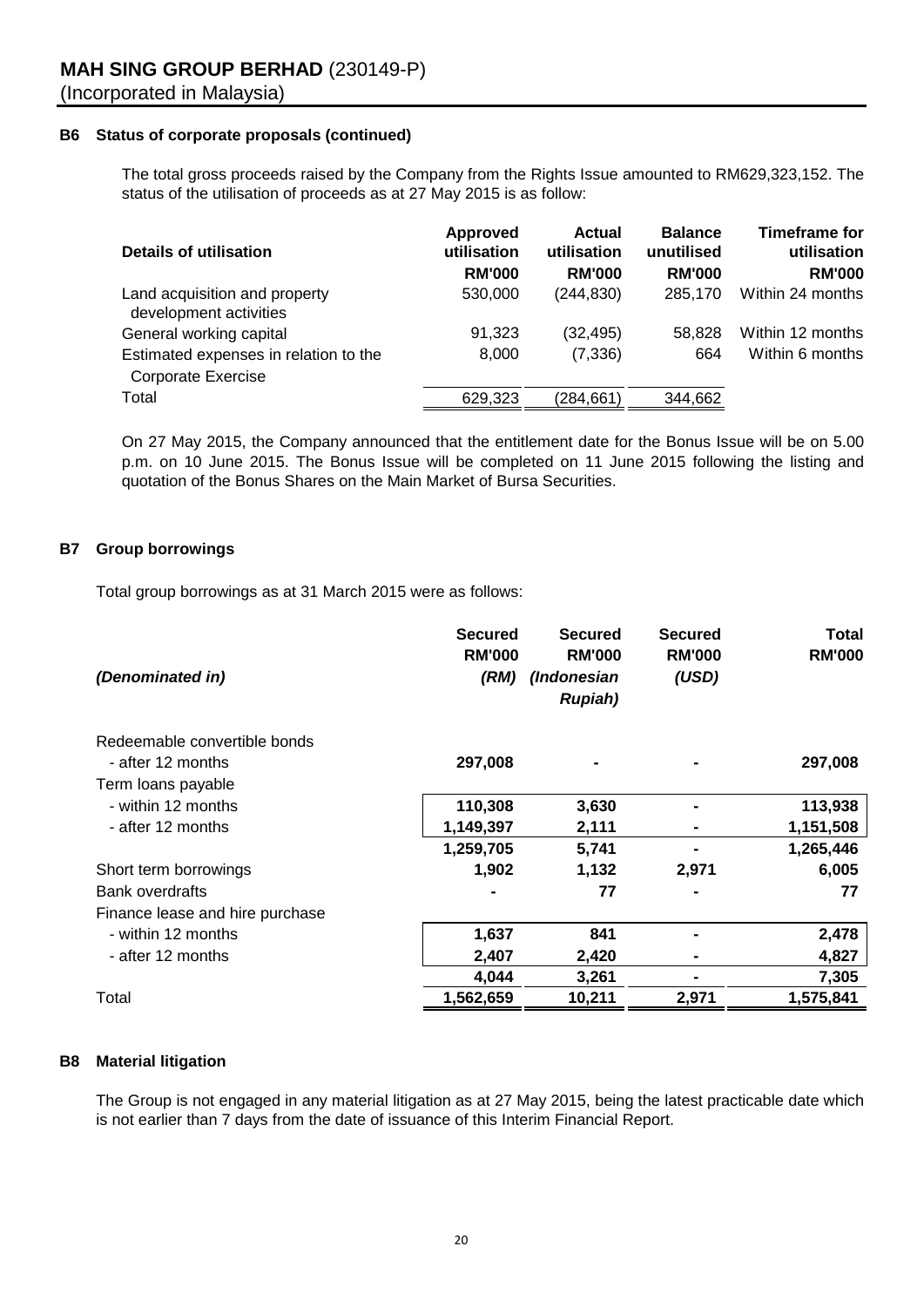#### **B9 Derivatives financial instrument**

The Group's outstanding derivatives financial instrument as at 31 March 2015 were analysed as follows:

|                                    | <b>Notional</b> | Fair Value    |
|------------------------------------|-----------------|---------------|
|                                    | Value           | Asset         |
| Foreign currency forward contracts | <b>RM'000</b>   | <b>RM'000</b> |
| - Less than one year               | 1.245           | 93            |
|                                    |                 |               |

Foreign currency forward contracts were entered into by a subsidiary company within the Plastics Division of the Group to manage its exposure against adverse fluctuations in foreign currency risks as a results of transactions denominated in currency other than the functional currency of the subsidiary company.

These derivatives are stated at fair value, using the prevailing market rates and any changes in fair value of these derivatives during the financial period are taken directly to profit or loss.

#### **B10 Realised and unrealised earnings or losses disclosure**

The retained earnings as at 31 March 2015 and 31 December 2014 were analysed as follows:

| 31/12/2014<br>31/03/2015<br>RM'000<br><b>RM'000</b><br>Total retained earnings of the Group<br>- Realised<br>1,137,709<br>1,022,547<br>- Unrealised<br>68,166<br>62,345<br>1,205,875<br>1,084,892<br>Total share of accumulated losses from associated company<br>- Realised<br>(73)<br>(73)<br>1,205,802<br>1,084,819<br>(16, 388)<br>Consolidation adjustments<br>5,702<br>Total group retained earnings as per consolidated accounts<br>1,189,414<br>1,090,521 |  | (Restated) |
|-------------------------------------------------------------------------------------------------------------------------------------------------------------------------------------------------------------------------------------------------------------------------------------------------------------------------------------------------------------------------------------------------------------------------------------------------------------------|--|------------|
|                                                                                                                                                                                                                                                                                                                                                                                                                                                                   |  |            |
|                                                                                                                                                                                                                                                                                                                                                                                                                                                                   |  |            |
|                                                                                                                                                                                                                                                                                                                                                                                                                                                                   |  |            |
|                                                                                                                                                                                                                                                                                                                                                                                                                                                                   |  |            |
|                                                                                                                                                                                                                                                                                                                                                                                                                                                                   |  |            |
|                                                                                                                                                                                                                                                                                                                                                                                                                                                                   |  |            |
|                                                                                                                                                                                                                                                                                                                                                                                                                                                                   |  |            |
|                                                                                                                                                                                                                                                                                                                                                                                                                                                                   |  |            |
|                                                                                                                                                                                                                                                                                                                                                                                                                                                                   |  |            |
|                                                                                                                                                                                                                                                                                                                                                                                                                                                                   |  |            |
|                                                                                                                                                                                                                                                                                                                                                                                                                                                                   |  |            |

#### **B11 Additional disclosures pursuant to para 16, Part A, Appendix 9B of Bursa Malaysia Securities Berhad Listing Requirements**

|                                                       | 3 months      | <b>Period</b> |
|-------------------------------------------------------|---------------|---------------|
|                                                       | ended         | ended         |
|                                                       | 31/03/2015    | 31/03/2015    |
|                                                       | <b>RM'000</b> | <b>RM'000</b> |
| Depreciation and amortisation                         | (4, 574)      | (4, 574)      |
| Gain on redemption of investments in short term funds | 27            | 27            |
| Impairment of intangible assets                       | (471)         | (471)         |
| Net foreign exchange gain                             | 25            | 25            |
| Net gain on foreign exchange forward contracts        | 81            | 81            |
| Reversal of write down of slow-moving inventories     | 423           | 423           |

Other than the items above which have been included in profit or loss, there were no allowance for doubtful debts, impairment of assets or exceptional items which may have an effect on the results for the current financial period ended 31 March 2015.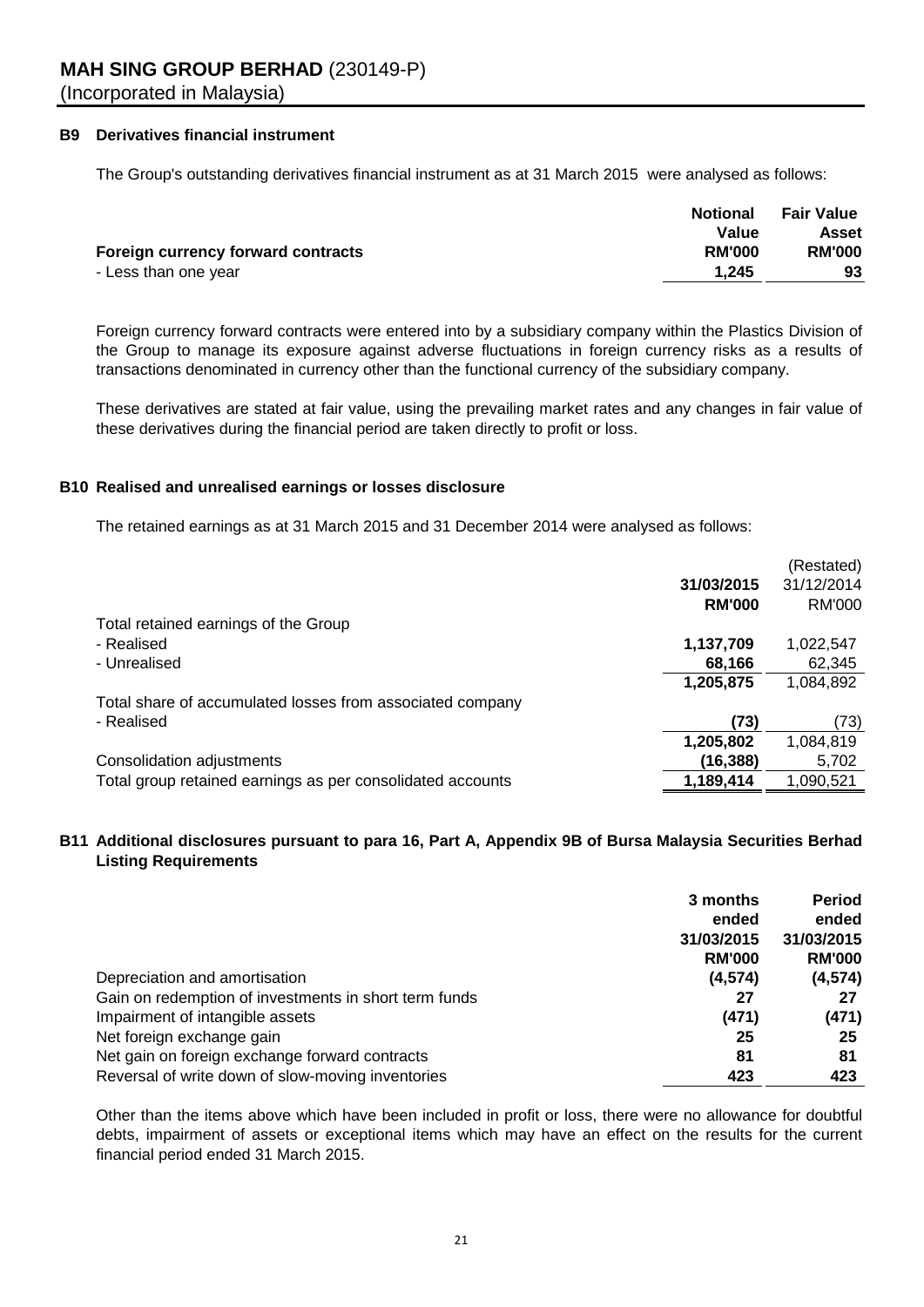#### **B12 Dividend proposed**

No dividend has been proposed for the first quarter ended 31 March 2015.

In respect of the previous financial year ended 31 December 2014:

i) The Board of Directors has proposed first and final single-tier dividend of 6.5 sen per ordinary share of RM0.50 each (2013: 8.0 sen per ordinary share of RM0.50 each) in respect of the financial year ended 31 December 2014, which is subject to the approval of the shareholders of the Company at the forthcoming Annual General Meeting.

As the share capital base is enlarged due to rights issue and the proposed bonus issue, the 6.5 sen proposed dividend is expected to result in above 40% dividend payout ratio, subject to the number of shares in issue on dividend entitlement date which to be announced later.

- ii) The date payable of the dividend will be determined at a later date.
- iii) In respect of deposited securities, entitlement to dividends will be determined on the basis of the record of depositors as at a date to be determined later.

#### **B13 Earnings per share ("EPS")**

#### **(a) Basic EPS**

The basic earnings per share has been calculated by dividing the Group's net profit attributable to ordinary equity holders for the financial period by the weighted average number of ordinary shares in issue.

|                                                                | 3 months ended<br>(Restated) |            | <b>Period ended</b><br>(Restated) |            |
|----------------------------------------------------------------|------------------------------|------------|-----------------------------------|------------|
|                                                                | 31/03/2015                   | 31/03/2014 | 31/03/2015                        | 31/03/2014 |
| Net profit for the period (RM'000)                             | 98,893                       | 83,780     | 98,893                            | 83,780     |
| Weighted average number of<br>ordinary shares in issue ('000)* | 1,659,298                    | 1.526.206  | 1,659,298                         | 1,526,206  |
| Basic EPS (sen)                                                | 5.96                         | 5.49       | 5.96                              | 5.49       |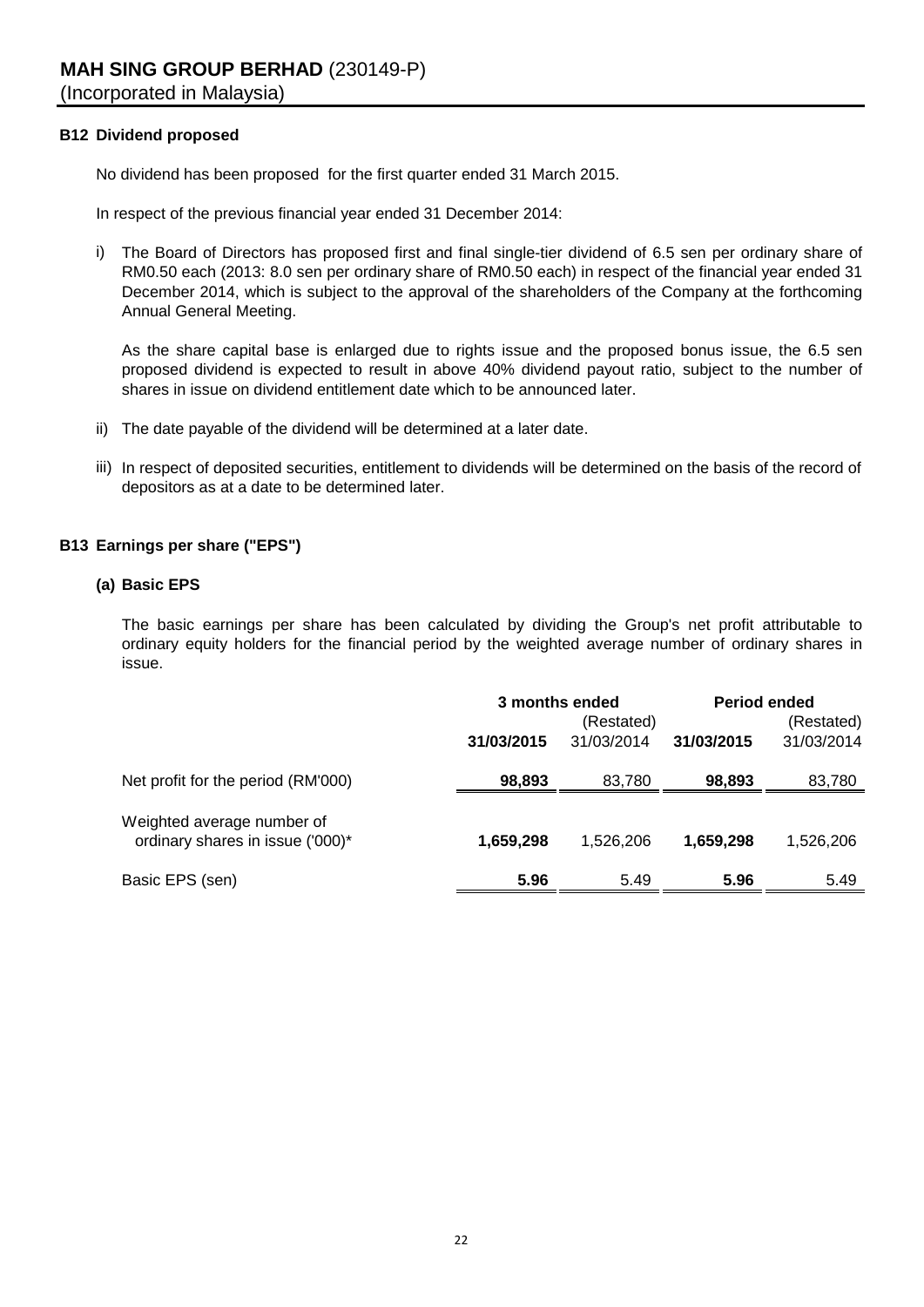### **B13 Earnings per share ("EPS") (continued)**

#### **(b) Diluted EPS**

The diluted earnings per share has been calculated by dividing the Group's net profit attributable to ordinary equity holders for the financial period by the weighted average number of ordinary shares that would have been in issue assuming conversion of bonds and full exercise of the remaining warrants and options under the ESOS, adjusted for the number of such ordinary shares that would have been issued at fair value.

|                                                                                           |            | 3 months ended | <b>Period ended</b> |            |  |
|-------------------------------------------------------------------------------------------|------------|----------------|---------------------|------------|--|
|                                                                                           |            | (Restated)     |                     | (Restated) |  |
|                                                                                           | 31/03/2015 | 31/03/2014     | 31/03/2015          | 31/03/2014 |  |
| Net profit for the period (RM'000)                                                        | 98,893     | 83,780         | 98,893              | 83,780     |  |
| Weighted average number of ordinary<br>shares in issue ('000)*                            | 1,659,298  | 1,526,206      | 1,659,298           | 1,526,206  |  |
| Weighted average number of ordinary<br>shares deemed issued at no<br>consideration ('000) |            |                |                     |            |  |
| <b>ESOS</b>                                                                               |            | 19,129         |                     | 19,129     |  |
| Bonds conversion                                                                          | 61,671     | 52,490         | 61,671              | 52,490     |  |
| <b>Warrants B</b>                                                                         | 14,158     | 8,627          | 14,158              | 8,627      |  |
| Warrants C <sup>(1)</sup>                                                                 | n/a        |                | n/a                 |            |  |
| Adjusted weighted average number of                                                       |            |                |                     |            |  |
| ordinary shares ('000)                                                                    | 1,735,127  | 1,606,452      | 1,735,127           | 1,606,452  |  |
| Diluted EPS (sen)                                                                         | 5.70       | 5.22           | 5.70                | 5.22       |  |

\* Comparative figures for the weighted average number of ordinary shares for both the basic and fully diluted earnings per ordinary share computations have been restated to reflect the adjustment arising from the Rights Issue which was completed on 26 February 2015. .

 $<sup>(1)</sup>$  The effects of potential ordinary shares arising from the conversion of Warrants C is anti-dilutive and</sup> accordingly is excluded in the Diluted EPS computation above.

#### **B14 Auditors' report on preceding annual financial statements**

The auditors' report on the financial statements for the financial year ended 31 December 2014 was not subject to any qualification.